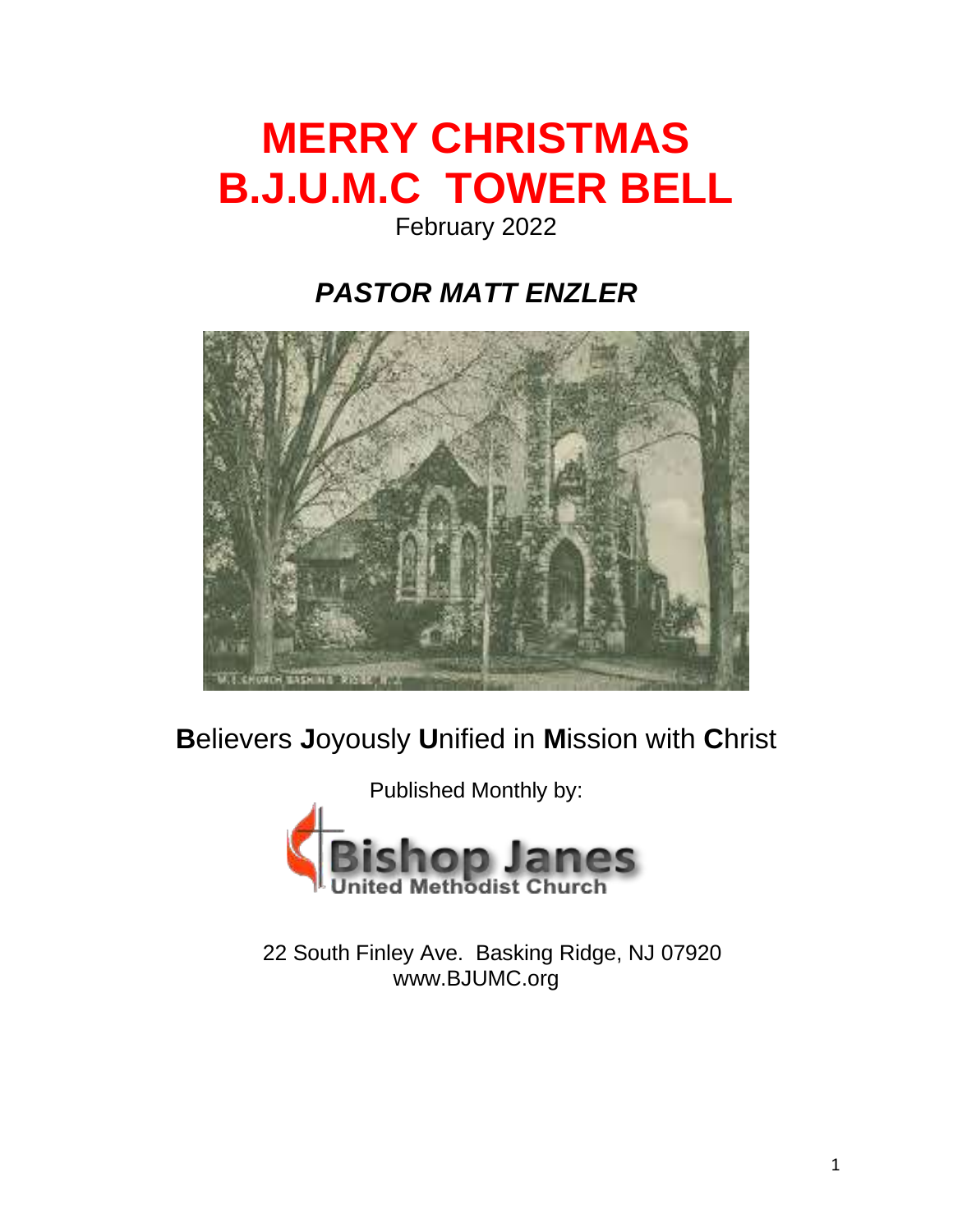## **TOWER BELL TABLE OF CONTENTS**

| PASTOR MATT'S MESSAGE            | $3 - 8$   |
|----------------------------------|-----------|
| ANNOUNCEMENTS (INCLUDING YOUTH)  | 9         |
| <b>ALTAR FLOWERS</b>             | 10        |
| <b>PASTOR TAYLAVOR'S</b>         | $11 - 12$ |
| SERVE THE WORLD THROUGH MISSIONS | $13 - 14$ |
| <b>UMW EVENTS</b>                | $15 - 17$ |
| <b>ADULT SMALL GROUP STUDIES</b> | 18        |
| <b>MEMBERSHIP DIRECTORY</b>      | 19        |
| <b>BOOK GROUP</b>                | $20 - 22$ |
| <b>VOLUNTEER OPPORTUNITIES</b>   | 23        |
| <b>INVITE YOUR FRIENDS</b>       | 24        |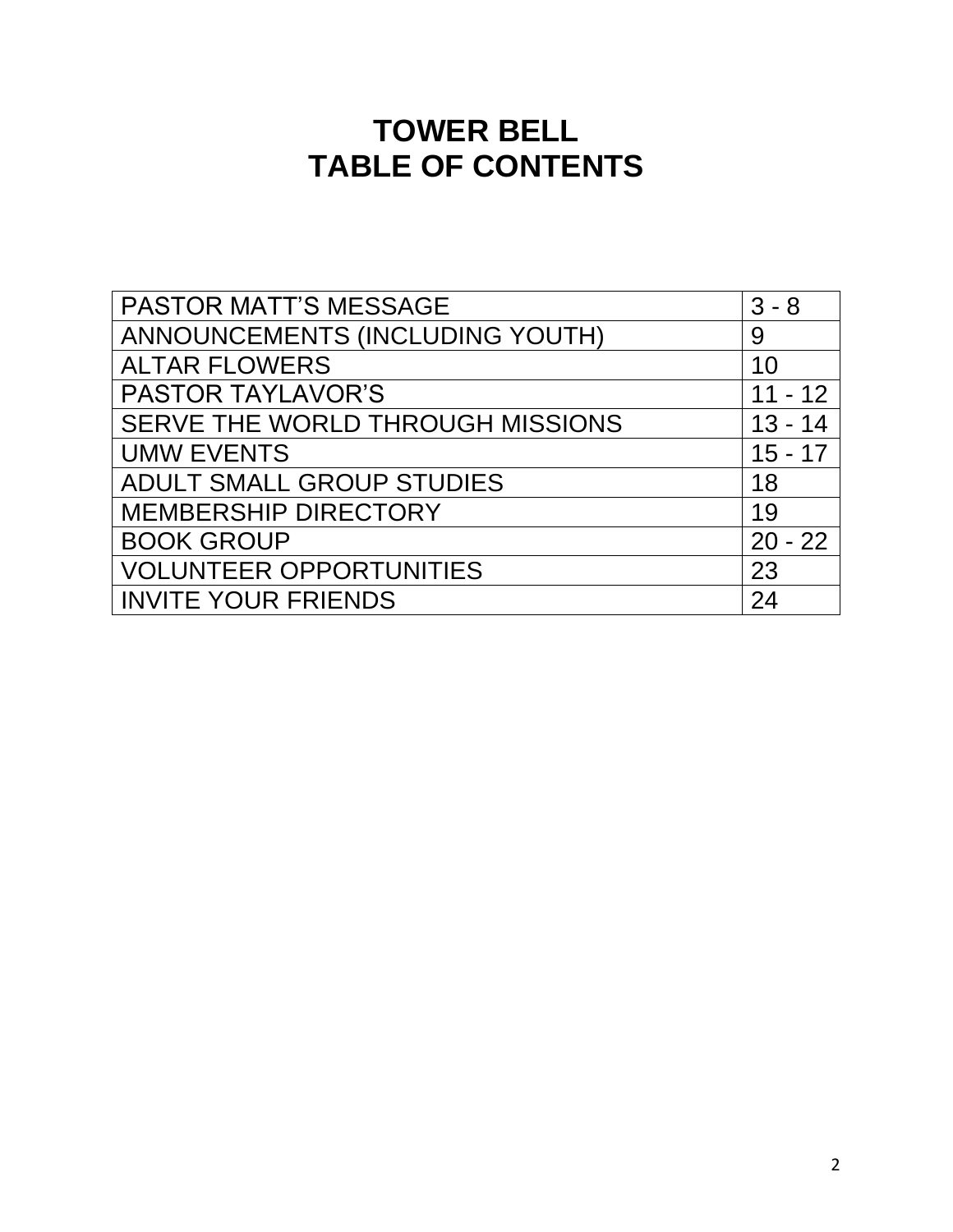

## **A PASTORAL REFLECTION ON THE PANDEMIC AS IT RELATES TO BJUMC**

Over the course of the Pandemic, I have observed a division growing in our society. Sadly, as the pandemic wore on, I have seen this division enter our pews. Church is not immune to the issues of our society. Our calling as Christians is to seek to do the will of God, over and above the ebbs and flows of societal leanings. None the less, we all interpret that differently. Many of us feel called by God to put forward our vision of the will of God, and to zealously advocate for the adoption of that vision as the vision of the church. But what do we do when multiple visions arise, when they spread across a vast spectrum of views, and everybody is just as convinced as the other that their view is the only right view?

I have seen, or rather, I have heard, a growing number of voices in our church use the terms "us" and "them," or "those that do X" and "those that do Y" over the past several months. These sentences are largely related to our policies that are in place to protect people from the Covid virus in our church. Unfortunately, I have to admit, I have not done a very good job of actually explaining or communicating what our actual Covid Policies are in our church, and this has led to even more heated debate or animosity on the topic. I apologize for the lackluster communication on this point, my failure to effectively communicate these points has led to further division in our community.

My hope here is to more effectively communicate where we are presently, where we are going, and how we will undertake this grand task as an act of Christian Community. I feel it has been a grand failure of my leadership that such division has found its way into our church. I apologize sincerely, and hope herein, to repent of that failure, to right the ship, to clarify, to bring about mutual understanding, and to help begin the process of reconciliation, and moving forward in Christian Community.

#### **WHERE WE ARE NOW:**

As I said, there is great misunderstanding about what our current policies at the church actually are. Frankly speaking, this is largely because, with respect to the general population of our church, there are very few policies actually in place at the moment. I have made many recommendations, and made them very strongly, from my viewpoint as the leader of a Christian Church, and in adherence to our Welcome All Policy, which seeks to be truly welcoming to all persons.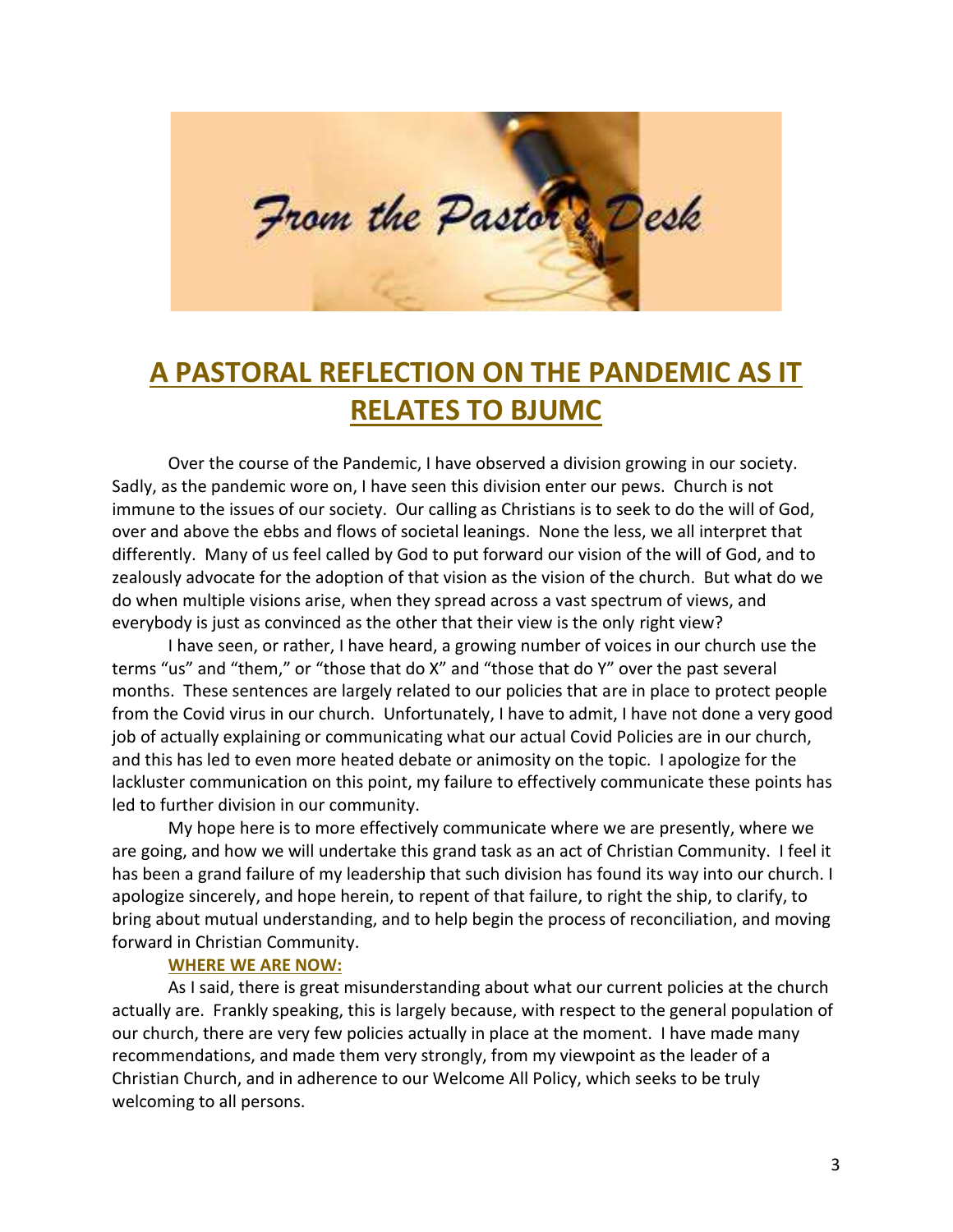The fact of the matter is the current policies in effect only impact the following: 1) Limited access to certain portions of the church building during Little Lambs Toddler Center School hours, and 2) singing in worship. I would like to address each of these in turn.

**With respect to the first issue, access to our building**, Little Lambs Toddler Center is a State Certified educational facility. We take pride in providing Christian education to all who come to our school. In doing so, we also take pride in walking the Christian Walk, and doing everything we can to provide a safe, warm, and welcome location where these students and families can come to enter into their formative years. For those reasons, with respect to COVID Safe Protocols, we meet or exceed all safety guidelines as set by the State of NJ. By and large, the impact of this to the bulk of our church only means that the facility space occupied by Little Lambs must be a "bubble" during their business hours, and only authorized personnel may enter. This is a State requirement. The other provisions in place do not impact the general body of the church, other than to give us a sense of pride that we are doing our best to create a safe, warm, and welcoming environment for these students to engage in Early Childhood Christian Based Education.

**The Second issue that we have a policy on is singing in church.** As it presently stands, we limit the number of singers in our Sanctuary, and require them to use certain protocol to be safe. Our Church Council has discussed the matter at length numerous times. These protocol include using the plastic shields, or using approved masks (there are three masks that meet this definition). The number of people allowed to sing has varied to some degree over the past several months, going from 2, 3 or 4 most weeks, up to as many as 8 on Christmas Eve. Our General rule has been 2-3. Those numbers are set by me, the pastor, in consultation with many others, but also in adherence to the policies, rules, and regulations set forth by the Greater New Jersey Annual Conference of the United Methodist Church (GNJ). The Formal recommendation of GNJ, as I read it, is to use pre-recorded music wherever possible, and to limit singers to 1 or 2 as much as possible when prerecorded music is not appropriate. Thereafter, GNJ does make recommendations for churches who for other missional/contextual purposes do allow for more singers, up to and including full congregational singing. Our Church is actually on the leading edge of the best practice policy recommendations of GNJ, as we have allowed 3-4 singers on a regular basis, 8 singers on one occasion, and for full congregational singing of "Silent Night" on Christmas Eve.

I think it is important to know where we stand, not in relation to other denominations, but with respect to our governing bodies, and other Methodist churches of similar shape and size. Denominations differ theologically on the use of science, as well as the role of the providence of God. These doctrinal differences can be seen in such practices and statements as "if God wants us to get sick, we get sick, if not, we won't, it doesn't matter what we do, it's all in God's hands" (A high view of the providence of God) to "I believe in my faith that God will protect us, for centuries God has placed dangers in the world, God protects the faithful" (A low view of science, high faith). The Methodist Church social principles explicitly state that we affirm a God who rules over science, and has made the universe in an orderly fashion (we affirm science, scientific evidence, the use of logic, reason, etc., in evaluating our course). As such, in setting our local policies, we look closely at not just the intent of God, but also at what our local missional needs and objectives are, as well as our capabilities. Three oft cited and well known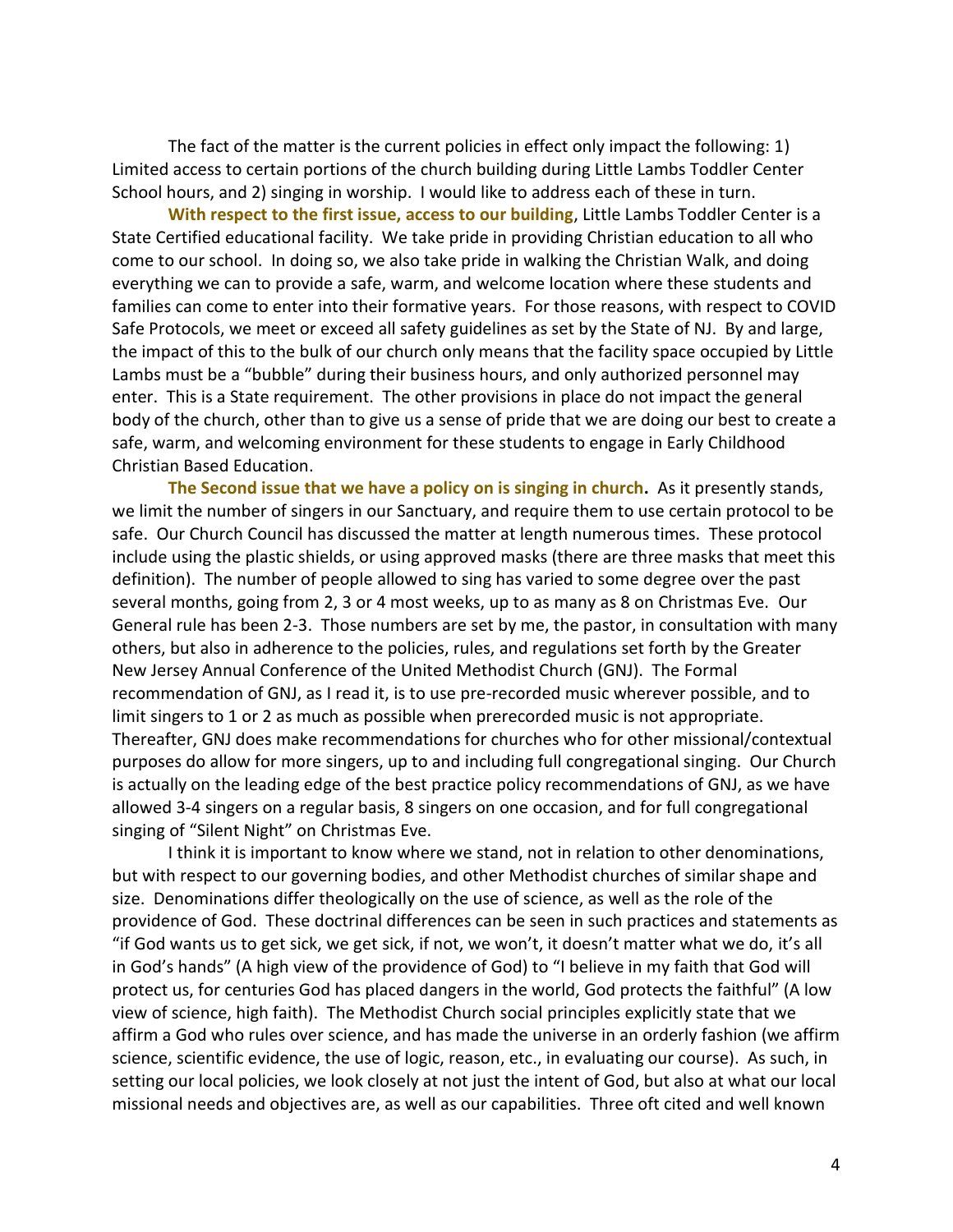"rules" of the Methodist tradition are to 1) Do No Harm, 2) Do Good, and 3) Stay in Love with God. It is notable that the first rule is Do No Harm.

Most important, with respect to our local context and community, we "recommend" that all persons in our church wear a mask. It is an important note that this is a recommendation, not a mandate. This recommendation comes from two fundamental premises:

- 1) Our facility, especially our worship space, has virtually no ventilation for outside air. Our Trustees have taken steps to improve the air quality in our sanctuary, but the impact of an air purifier on a large space is really quite minor.
- 2) Our Welcome All Policy indicates an intent to welcome all persons, regardless of any differences real or perceived. We have in our BJUMC community a higher rate of unvaccinated persons that the community that surrounds us, for myriad reasons. The reasons are personal and not subject to debate. We welcome all. That said, we can be most welcoming by creating a space that is safe for persons, vaccinated, unvaccinated, fully healthy, or struggling with immune issues. Presently our church, and extended church family has dozens of persons on our extended prayer list struggling with Cancer, illness, suppressed immune diseases, cardiac issues, respiratory issues, or other serious medical issues which would complicate their medical status, whether vaccinated or not.

I raise those points for your consideration as you discern whether you will choose to wear a mask or not within the church building or at church events. Masks are not required. However, it is my personal recommendation that we do wear masks as a way of loving one another, and welcoming those in our community who would not feel welcomed if we do not wear a mask and protect them. Additional things we can do to make sure people feel welcome at our church, and in our meetings and space, will be discussed below where I address where we are going.

I want to be clear, we **do not require registration** for any events, though we do appreciate people RSVP'ing, as it really helps us plan the event. This is a planning tool, to be a good steward of our resources, not a tool to have "registration." It is also nice for people to comment on our virtual worships not as an attendance tool, but to help other people connect with you as your worship virtually. If you are at home, it sometimes helps to know that others are joining you online.

We **do not require events to be in person or virtual**, but recommend that all options be made available to each group, that they may decide **what is best for them**. A lot of questions have been asked about mandates in this fashion, but there are no mandates. Frankly, many of our meetings are virtual not only because of Covid, but we have found in our administration of many of these meetings that they are more efficient. All teams and ministries in our church have the ability to do hybrid meetings, in person meetings, or fully virtual meetings. This decision is left to the leanings of the particular group, the ministry needs, the functional needs, as well as the efficiency needs of those persons/ministries/teams.

I hope I have clarified where we are presently. My sincere hope is that we can be a community of Christ that loves, supports, and uplifts each other in the Spirit of the Lord.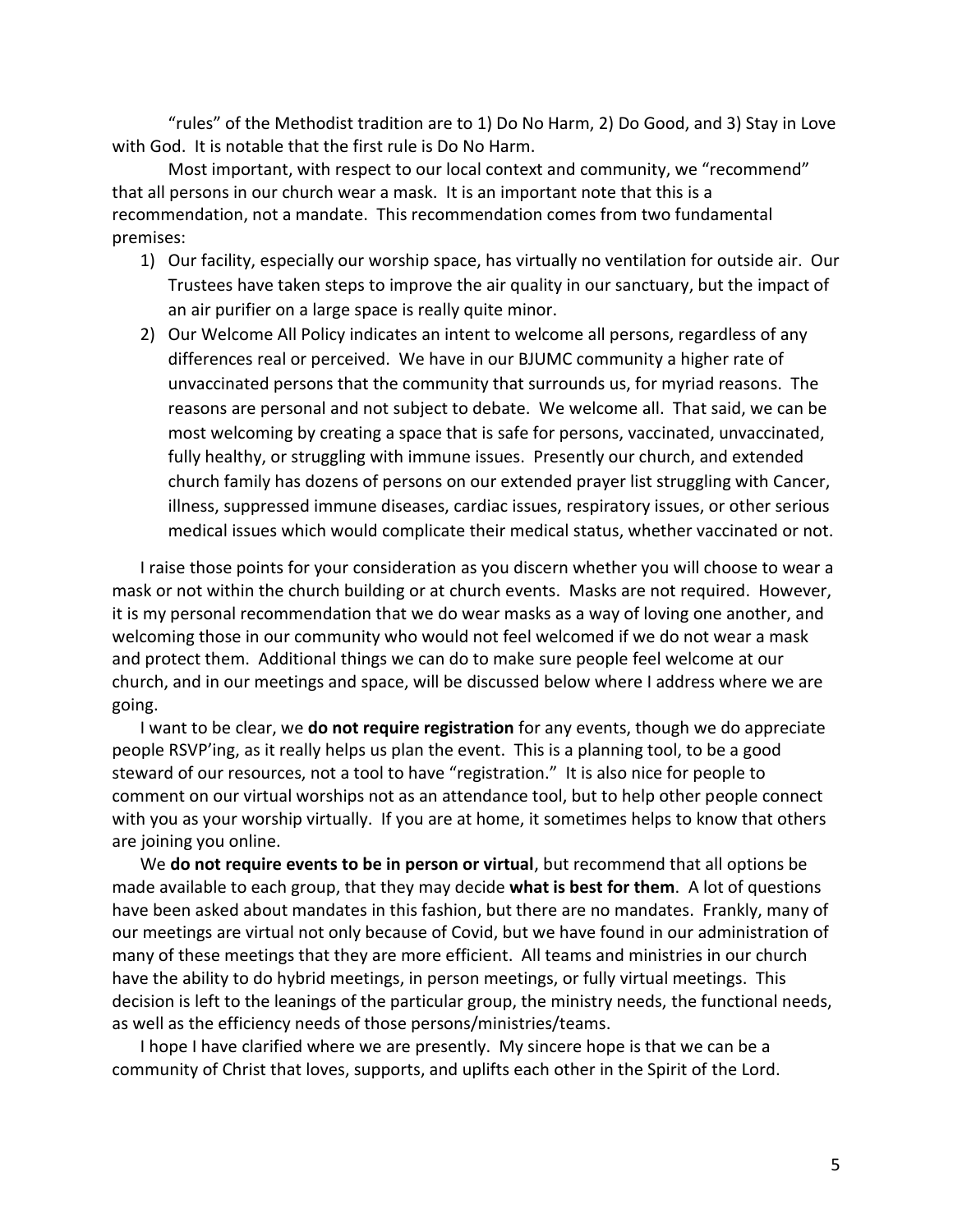#### **WHERE WE ARE GOING, HOPEFULLY THIS SPRING**

Recent statistics have revealed a certain degree of hope that the COVID pandemic is slowly converting to an endemic. While an endemic is certainly still dangerous, it is a situation that requires a lot less of an emergency status, and life can return to a more normalized state. Precautions will still be taken, whether that is in the form of cleanliness, ongoing medical research and treatments, masks, or other means of preventing spread, but we have hope that those means will be less and less intrusive in our lives, and enable us to get back to many of the things we have left behind, even if somewhat modified.

Our Church leadership met last month to discuss this potentiality, and to devise a way forward, when the time comes. I do want to be absolutely clear, **the time has not yet come**. None-the-less, we are planning with great hope that the time will be soon, relatively speaking. While we have not set dates formally speaking, we have set a timeline for continued evaluation.

Once the time comes, a few things will happen at our church. First, with respect to the access to our building, we will continue to abide by all State Laws, and best practices as it relates to keeping the "bubble" a safe space for our education facilities. But secondly, we have a plan for how we will transition towards more singing in our church.

**Singing, and all musical forms of praise and worship, are vital and important parts of the ministry tradition at BJUMC. It is a priority to us in the leadership of this congregation to make sure we do what is necessary to enhance these programs**, while also being true to the safety protocol of GNJ, our local Welcome All Policy, and the scientific evidence as it relates to necessary steps to take in advancing music ministry safely.

To be clear the sequence of events I will outline **below does not yet have a start date**. However, the plan that we came up with, and was generally assented to by our Church Council is as follows, laid out in a 2-phase protocol. At present, I can only state that this protocol will not be enacted in the month of February. The plan is as follows:

**PHASE 1:** We will welcome back an 8-person choir to lead us in worship. Our commitment to safety both of choir members and attendees continues, however, so we will require all choir members to wear an approved mask. There are three types of masks that meet the minimum specifications. Our choir will observe social distancing and use dedicated microphones to ensure no cross contamination. If persons would like to join the choir, but are unable to locate or provide their own masks, our church will gladly provide the necessary masks to enable all who are able and wanting to participate.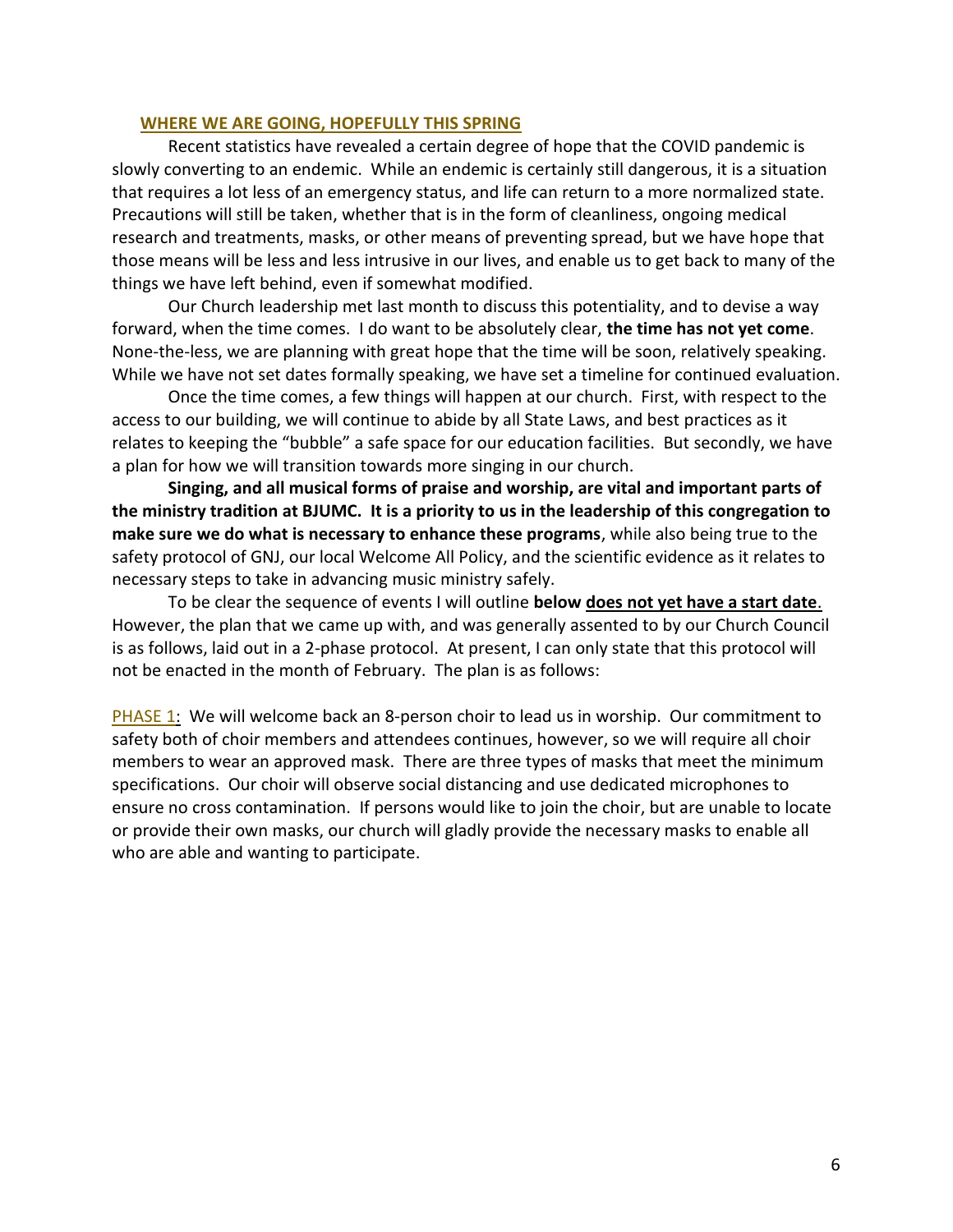PHASE 2: We will welcome back congregational singing. This will take place a **minimum of 4 weeks** following the implementation of phase 1. While general attendance in our sanctuary does not require a mask to be worn, due to the added risk a singer poses to those in their midst, we will **require any persons who wishes to sing to wear an approved mask**. Any person who does not have a mask readily available, but wishes to sing will be provided one for free by the church. Our goal is to enable all who wish to sing the ability to, while doing so in a safe way, in adherence to the evidence we have been presented with.

Eventually, we will return to "normal" and masks will not be required either of choir members or congregation members. This will happen at the same time.

The timeline for these phases has not been decided upon yet. We will continue to monitor and evaluate all available statistics and evidence in making this decision. We have a strong hope that conditions will enable us to move in this direction sooner than later, but our decision will be based on evidence and statistics, not on desire.

#### **MY HOPES FOR BISHOP JANES UMC:**

As I began this article, I opened by detailing my observations of occurrences within our community. I hope to do more to lead us on a path towards full reconciliation with each other, healing the wounds we have endured throughout this pandemic, whether by person, or isolation, by policy, or by happenstance. It is my prayer, my commitment, and the commitment of the entire leadership of Bishop Janes that we will move forward in a way that unifies, and focuses on Christian community.

It is essential to us as a church not to focus on our personal stances on reopening policies, but rather to focus on being a single, consolidated, unified Christian community, that specifically and intentionally seeks way to welcome all into our community of believers. Our leadership all pledged in our January meeting to make this a priority in the coming year.

I encourage us all to lean forward in a spirit of unity and love. The entire book of First Corinthians is all about healing division in a Christian Community. The oft quoted famous chapter on love is not about marriage, but about Christian community in a struggling church. As we lean forward on this journey of Christian unity, a few things will be paramount to how we operate.

First, we must remember there is no "we" or "them" in this church, there is only "us all." Notions of division that identify factions in our midst are often misplaced or misguided. We are all the body of Christ, we are all the beloved creation of God, we all bear the *imago dei* (the image of God) imprinted on our very

If I speak in the tongues of mortals and of angels, but do not have love, I am a noisy gong or a clanging cymbal. **<sup>2</sup>** And if I have prophetic powers, and understand all mysteries and all knowledge, and if I have all faith, so as to remove mountains, but do not have love, I am nothing. **<sup>3</sup>** If I give away all my possessions, and if I hand over my body so that I may boast,  $[$ a] but do not have love, I gain nothing.

**4** Love is patient; love is kind; love is not envious or boastful or arrogant **<sup>5</sup>** or rude. It does not insist on its own way; it is not irritable or resentful; **<sup>6</sup>** it does not rejoice in wrongdoing, but rejoices in the truth. **<sup>7</sup>** It bears all things, believes all things, hopes all things, endures all things.

**8** Love never ends.

1 Corinthians 13: 1-8

beings. We must take seriously our pledge to not just "welcome" all, but to do one better, to "INVITE ALL." How we interact with each other is truly a statement of how we invite others.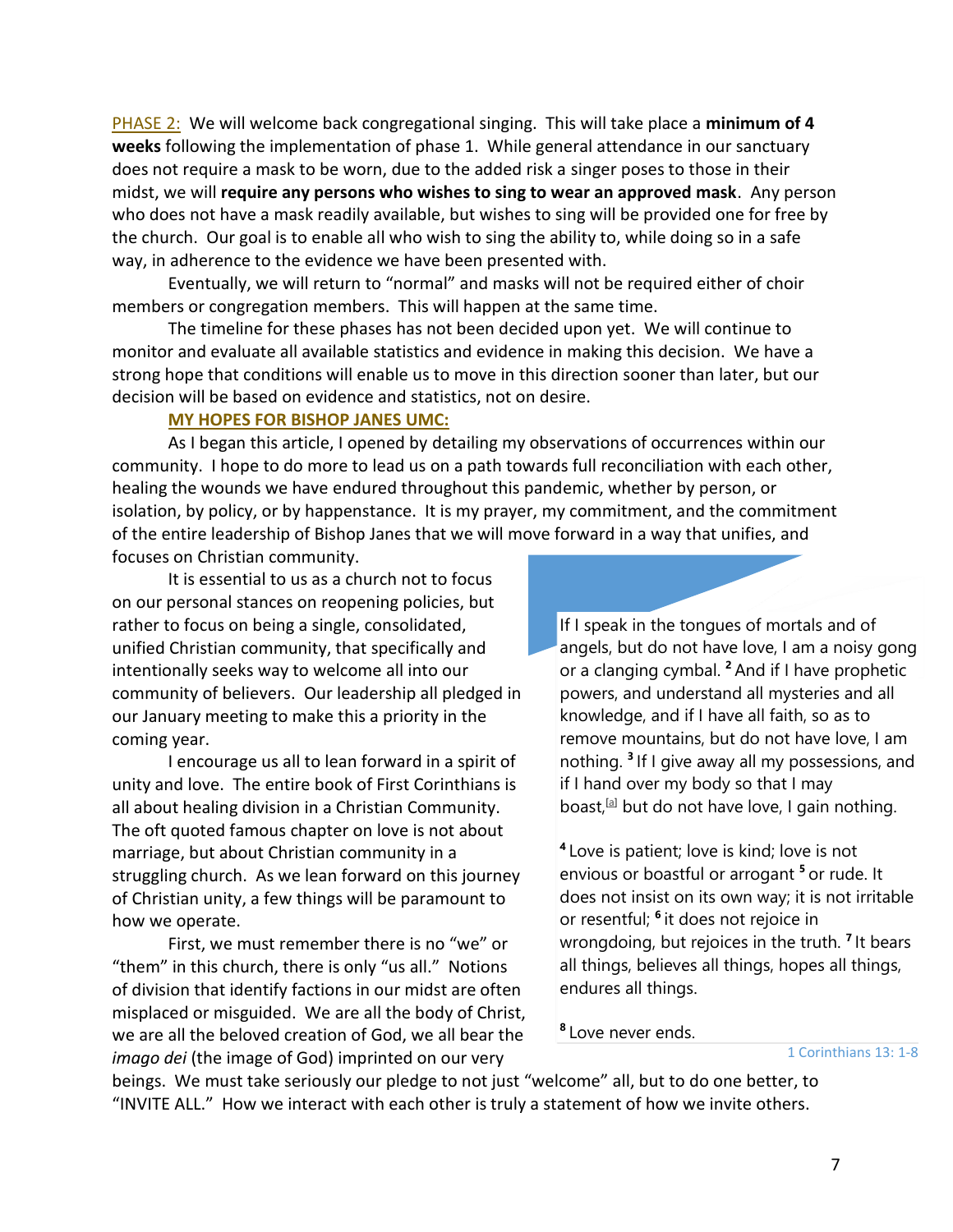Welcoming is passive, but inviting is intentional. We must be intentional to be one, unified in the Lord, and recognize each and every person as our beloved siblings in Christ.

Second, we must adapt our ministry to a hybrid structure. Some ministries can only be done virtually, some can only be done in person. But on the whole, our church should reflect the needs of our community, and provide adequate means for engagement for all persons, whether in person or virtual. This will take many forms, and will require us all to think outside the box. I am proud of our leadership in this church, and their willingness to continue to think creatively about how to be the most inviting to all persons, in all walks of life, with any background, in any status, regardless of any difference, whether real or perceived. Our responsibility is to be equally invitational to all persons.

And Third, but certainly not least important, we must act with love. In all things, we need to be filled with the Love and Grace of Christ our Lord. The wonderful scripture of love, pertaining to Christian community calls us, in this act of love to first look back, and repent of our wrongdoing: "Love is patient; love is kind; love is not envious or boastful or arrogant or rude. It does not insist on its own way; it is not irritable or resentful; it does not rejoice in wrongdoing, but rejoices in the truth." It is paramount that we give each other patience and kindness, forgiving each other for the anger that has entered into our hearts, forgiving each other for being boastful, arrogant and rude in demanding one thing or another. As we go forward, we must forgive our wrongdoings both that we have committed, as well as that others have committed against us. In doing that, we see a path forward that is not an either-or situation, but rather a both-and situation, where all persons can be brought into a faithful relationship with the Lord within the constructs of this wonderful community of faith.

Additionally we must pledge to move forward in love. "Love bears all things, believes all things, hopes all things, endures all things. Love never ends." Our need for God's love, and God's grace has not ended. Likewise, we must continue to move forward in this spirit of great Christian Love. We acknowledge that we will face challenges, there will be times in our humanness that we will let each other, and ourselves down. We will not always live up to our stated goals and objectives. But as we look forward, if we do so in Christian love, we can be assured that we will continue to be united by this Christian love that is rooted in the grace of Christ.

#### **FINAL REMARKS**

Friends, the Pandemic has had myriad impacts on us all. We have all suffered a great trauma, whether we acknowledge it or not. The scars of this time are deep. It is essential that as we move forward from this time, we remember that we are one in Christ Jesus. This church is not my church, is it not Tom's Church, it is not Sally's Church, this church is Christ's church, and in Christ we are all unified as one in the full body of Christ (See 1 Corinthians 11-12). I pray we can come together as the full body of Christ, and we can make our focus this spring on sharing the Gospel of Christ for us all, and not focusing on a group of "we" or "them" but rather when we think of "us" we think of ALL.

Amen.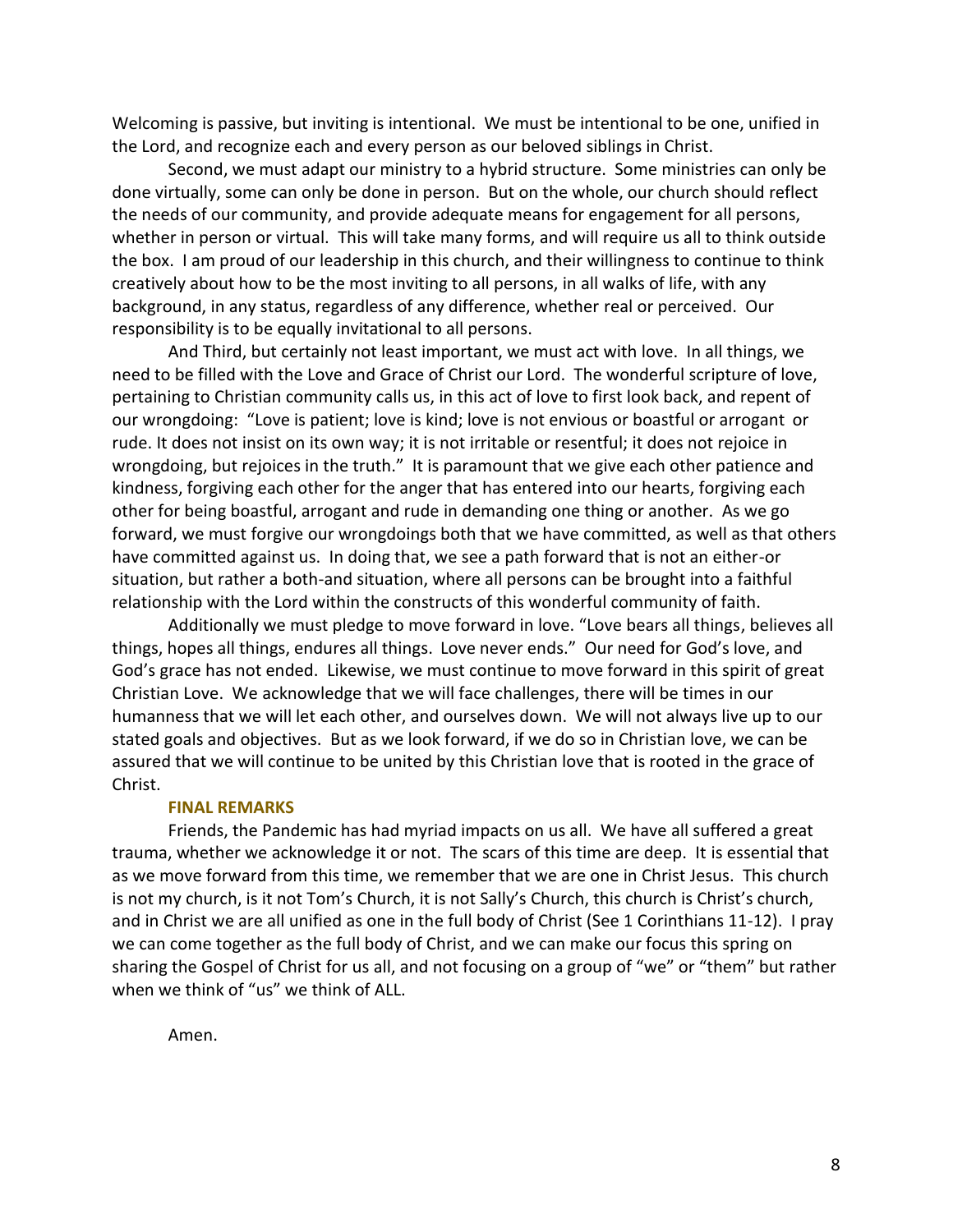#### *AFRICAN AMERICAN HISTORY MONTH*

February is African American History Month. We will be celebrating this month by recognizing the great and diverse contribution to music of the African American community to the United Methodist Church. Join us this month as we sing songs of praise and worship, and remember this great contribution to our worship tradition.





#### *YOUTH GROUP*

Youth Group will reconvene, following an extended winter break, on February 20! All youth, grades 6-12 are welcome to attend youth group, Sundays at 5PM. We will continue the format we had in the fall, beginning with a snack and social time, them some games, a lesson, concluding with our group prayer. Coming this spring, we will wrap up our series on Practical Faith, how we live our faith, why we do things, and we will also have a few weeks where we will ask Pastor Matt to address certain questions of our faith. Bring a friend, bring your questions, and join us for a great time of faith and fellowship!

#### *LEARN OUR HISTORIC CREEDS AND PRAYERS*

This spring, we will be reciting a series of historical creeds and prayers in the Methodist and greater Christian tradition. Several of these creeds have been around since the first centuries of Christian faith, and are a reminder of fundamental tenets of our faith. Come to Worship

Sundays at 930, virtually or in person, to participate in these historic prayers and Creeds, as we connect our faith, our history, and our tradition with our hearts. In this way, we remind ourselves we are all united in Christ, our Lord and Savior, God of all ages, God of all people.

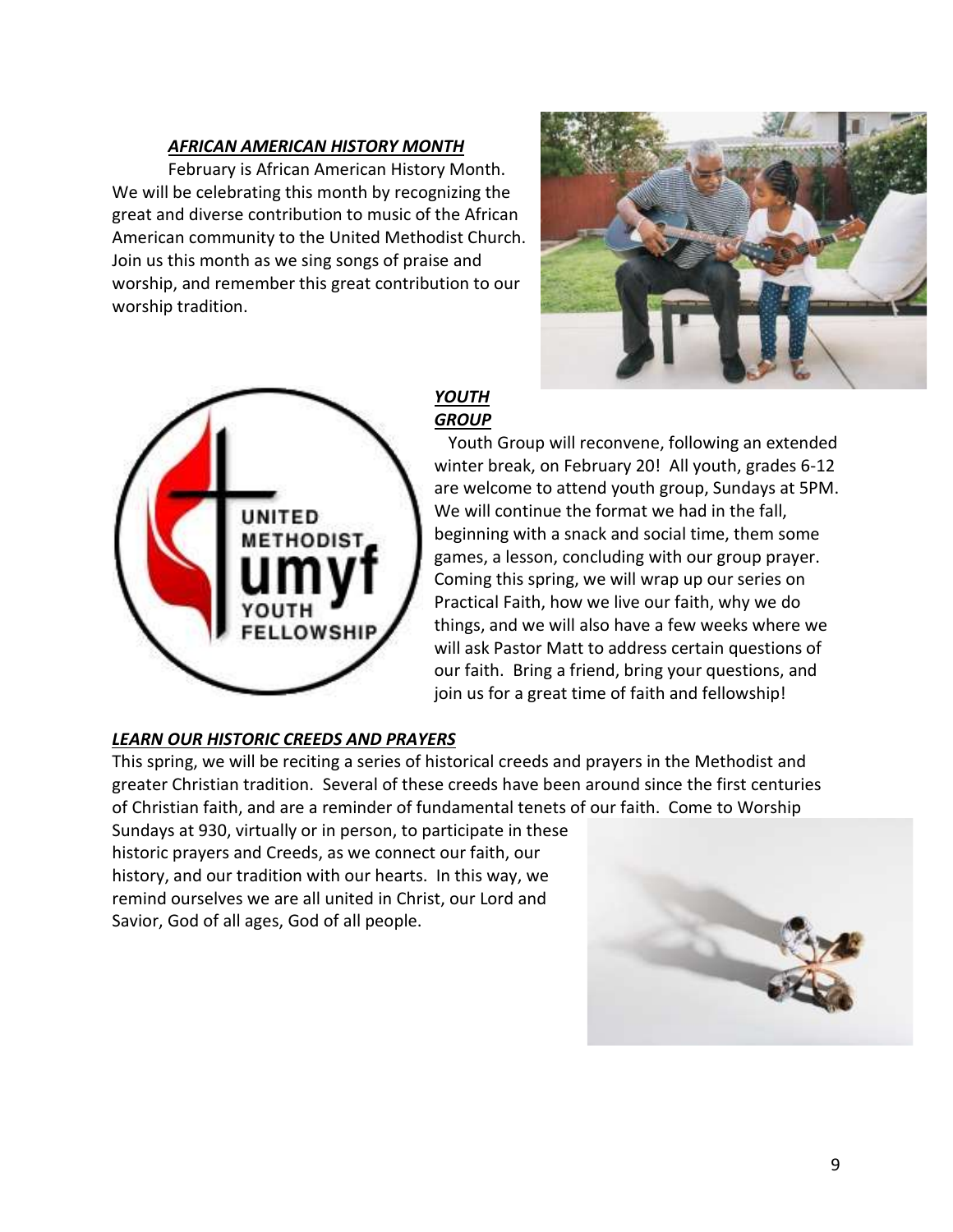

# **ALTAR FLOWERS**

Please sign up to donate flowers. The 2022 Flower Chart is available on the Narthex Sign Up wall. Reserve your date as soon as possible for any week available during the year. Order forms are available on the wall. To reserve a date and complete an order call or email Nancy Sweazey at 908-766-6368 or [sweazeyn@gmail.com.](mailto:sweazeyn@gmail.com)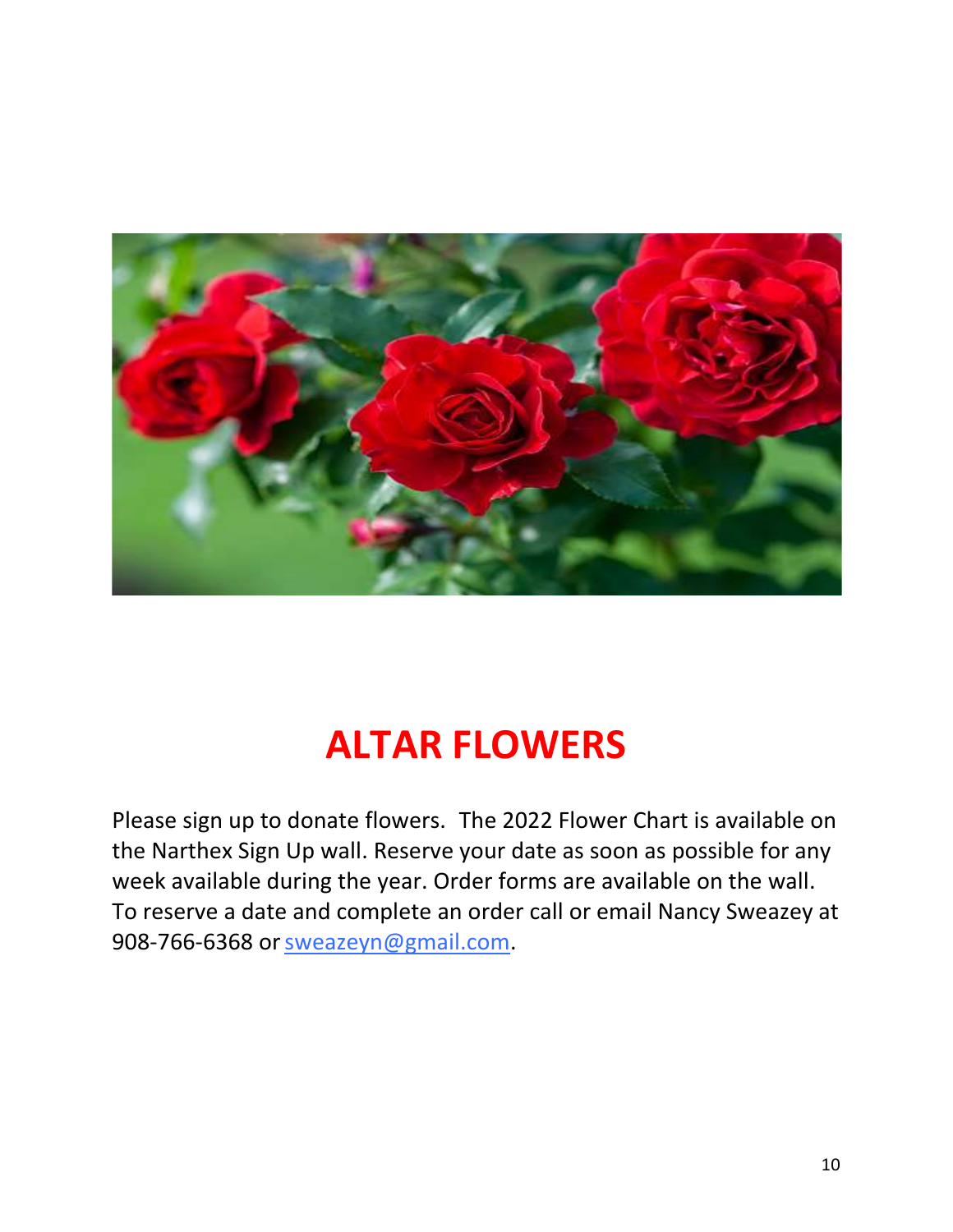

# *Happy February, Beloveds!*

I often find that the months between Christmas and the start of the Lent/Easter season can be tiring. It is (too) cold and we might find ourselves busy and still recovering from the holidays. As we lean into this "in between" season as I like to call it, I often find that guiding wisdom from the bible can be of great help.

I began my own "in between" season by taking a preaching intensive class during the month of January before my spring semester started, and we spent a lot of time with the Hebrew "wisdom texts," and especially with the book of proverbs.

I wanted to share an exercise with you all that I completed during class. The following are a set of four prayers; some written by myself, others written by theologians and writers whose words reflect the wisdom of proverbs. I invite you to partake in these prayers daily, weekly, or however you feel led.

Let these words lead you to mediation, drawing, writing, or whatever kind of reflecting you may do throughout your prayers. My prayer for you is that you're continually challenged & filled up this month & after.

### **Peace & Love,**

**Pastor TayLavor** 

### **Prayer #1 (Wisdom Woman, Proverbs 8)**

Gracious God,

Thank you for your gift of wisdom. Thank you for allowing us to think and understand and feel and believe with our hearts, even in the deepest complexities of this world. Please continue to give grace and the guidance for discernment that leads us to act wisely and love fiercely. Amen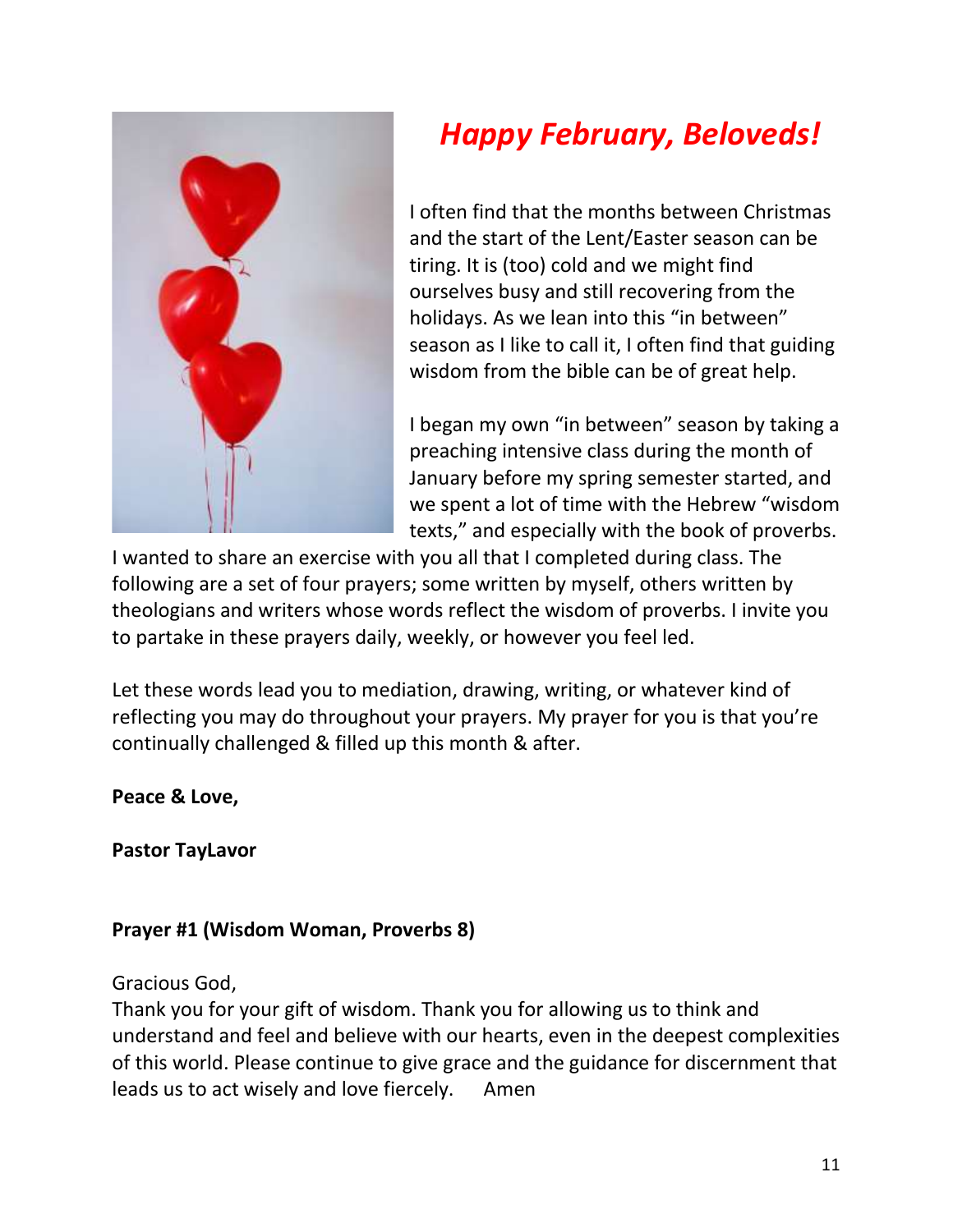### **Prayer #2 (Proverbs 22)**

#### Creator God,

you made and love us all. Pour out the kind of wisdom that leads to humility! Give out your guidance that leads to asking better questions, and being willing to learn more. When we act wisely, bless us God. Let us be able to know and feel that that kind of wisdom, the kind that leads to love, comes from you. Let us seek you in this way daily! Fill us up with a longing for this wisdom. Amen.

#### **Prayer #3 (Proverbs 2)**

God, our Guardian…

Give us a truly childlike faith. Teach us, our ears want to receive your wisdom. Let us be open, willing, and eager to learn of your insights. Let what we do be not just for the sake of doing something, but let us do something in your name, in the name of loving others so deeply and fiercely that they know it is a love that comes from you. Help us to walk in the ways you guide us to do so. Amen.

#### **Prayer #4 (Excerpts from** *Forty Days of Prayer* **by Scott Erickson & Justin Moore)** Gracious God,

Give me a prayer life that is wise. Give me wisdom that leads to a life of prayer.

*"May love be stronger in me than the pain that comes with the fear of caring.*

*"May I have visiona & courage to join God in the places They're already working, rather than feeling responsible for bringing Them with me.*

*"May love & forgiveness for others be less & less optional in my life.*

*"May I have the courage to believe that everything I do matters."* God, please, give me wisdom that leads to a life of prayer. Amen.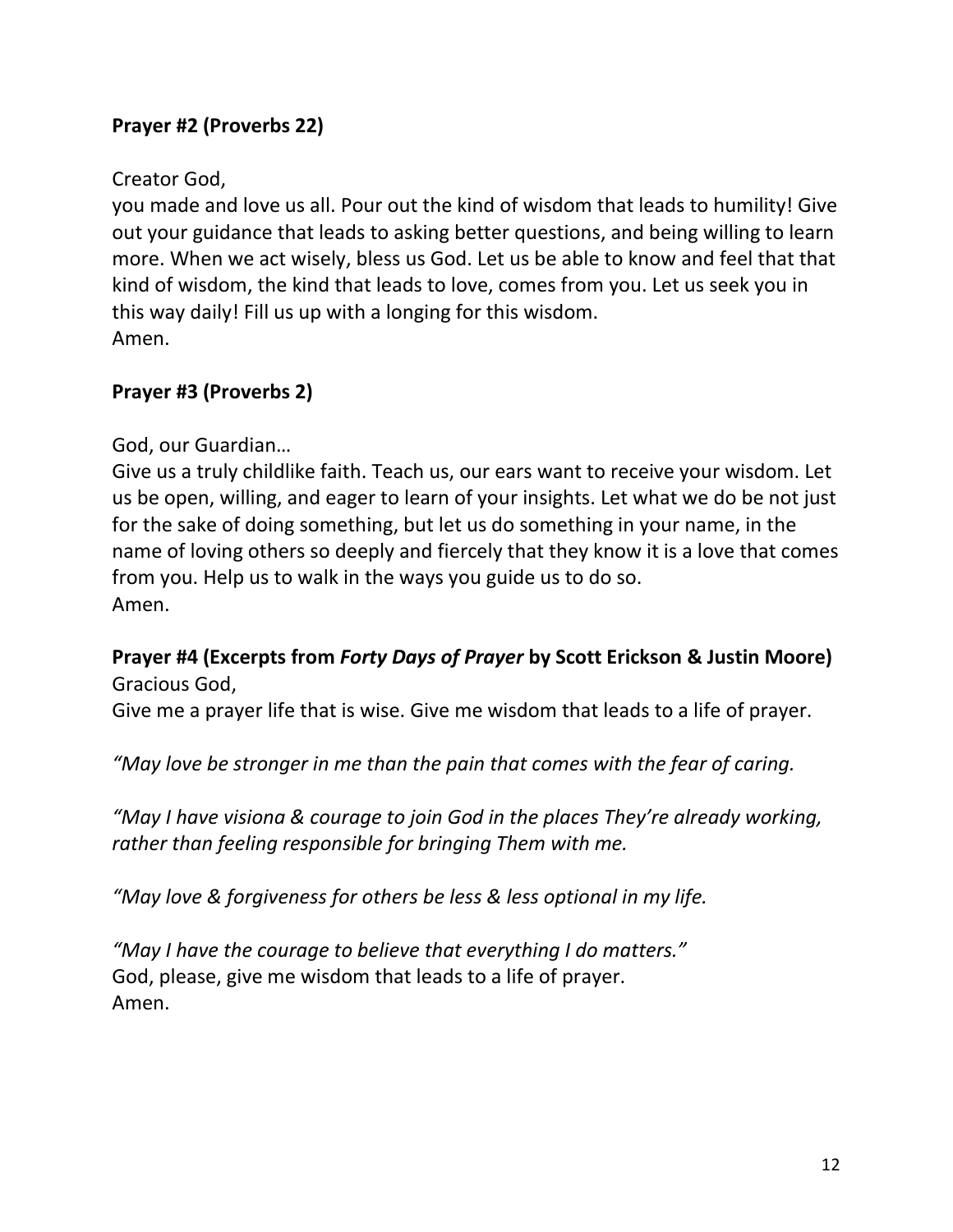## Serve The World Through Missions In **FEBRUARY RIDGE OAK SENIOR HOUSING VALENTINE CARD MINISTRY**

Ridge Oak provides affordable housing and programs for our local senior residents. Our goal is to collect a Valentines Day card for each resident (approximately 300!). Please consider either purchasing or making a card with a brief caring note or sentiment. Please sign your card with first name only, Your Friend, or similar closing.

Place your card(s) in a labeled bag and drop them in the Peter Ebbe Food Donation bin in the narthex.

### **ACT FAST !!DEADLINE IS FEBRUARY 13 !!!**



Cupid will deliver the cards on Valentine's Day. Please stop by our [Missions](https://www.bjumc.org/serve-the-world)  [page](https://www.bjumc.org/serve-the-world) on our website to read about how you've helped with our previous missions in the [Thank You Notes](https://www.bjumc.org/thank-you) section, or click here: [www.bjumc.org](http://www.bjumc.org/)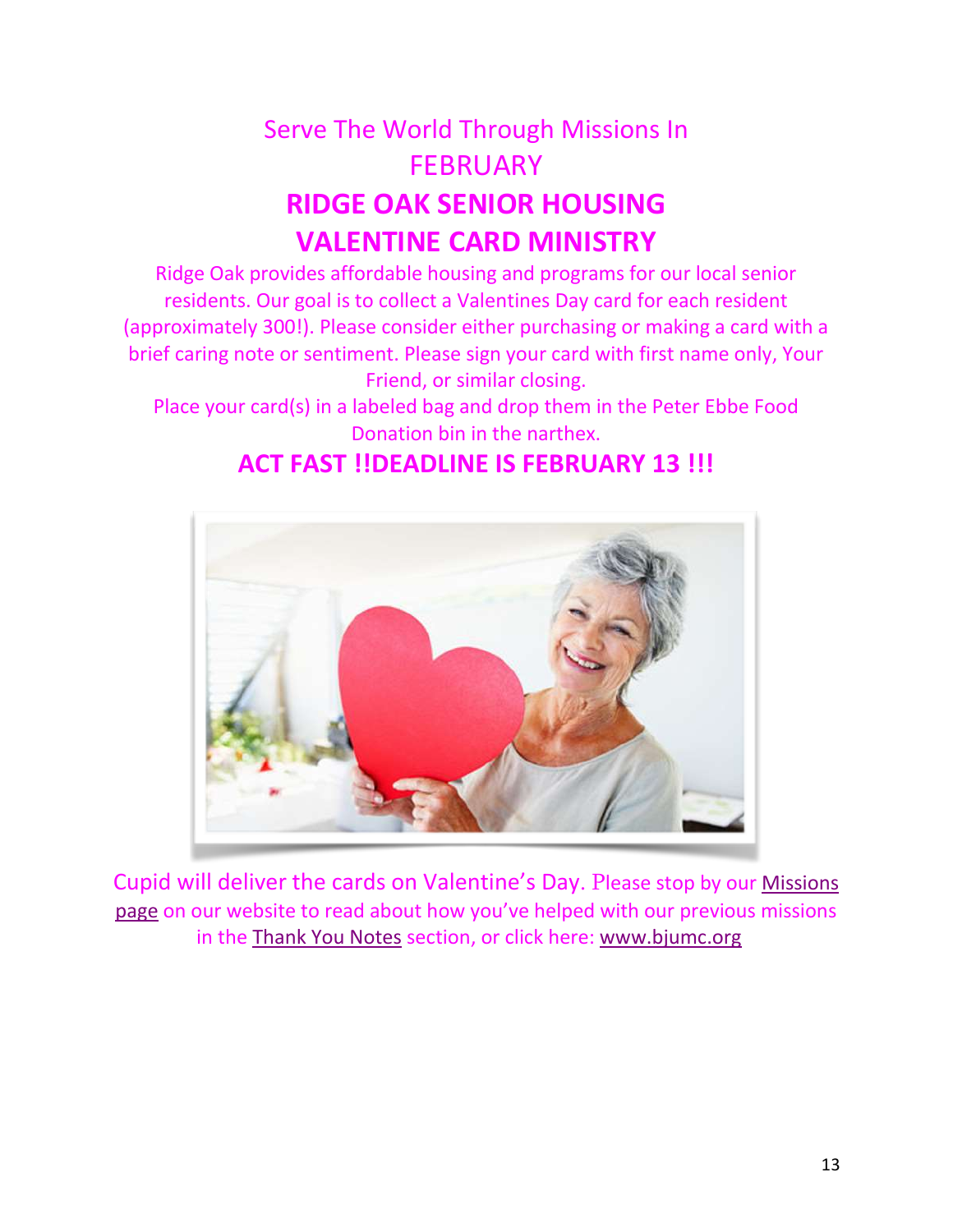

## **FEBRUARY 2022**

**Oftentimes, when we think of poverty, food insecurity and homelessness come to mind. What we don't necessarily think about is period poverty, a term that refers to the inability to afford toiletries and items such as tampons and pads and, the reality is, people are often too ashamed or embarrassed to bring up the topic of menstrual cycles. Period poverty and stigma affect millions of women in the United States and the result is having to choose between buying food fortheir children or buying period products. Without adequate supplies, school and college age girls miss school while on their periods. Working women may find it necessary to miss days of work.**

**Beginning in January and through February 8th, our UMW is collecting sanitary padsfor the clients of God's Coop Pantry in Bernardsville. A designated collection box may be found in the church narthex. Online purchases may be sent to Linda Cargo, 28 Oxbow Lane, Basking Ridge, NJ 07920. Monetary donations will also be gratefully accepted and may be placed in the UMW mailbox in the church office.**

**On Tuesday, February 8th at 6:00pm we invite you to meet at the home of Krista Colwell, 101 Campbell Road, Bernardsville, NJ to assemble collected supplies into kits and to hear an update from some ofthe board members of God's Coop Pantry about the pantry's current struggles and needs. Krista will be providing dessert and coffee/tea.** 

**If you would like to car pool to get to Krista's house as either a driver or a rider please contact Linda Cargo at [cargoph@aol.com](mailto:cargoph@aol.com) or by phone at 484-433-1558**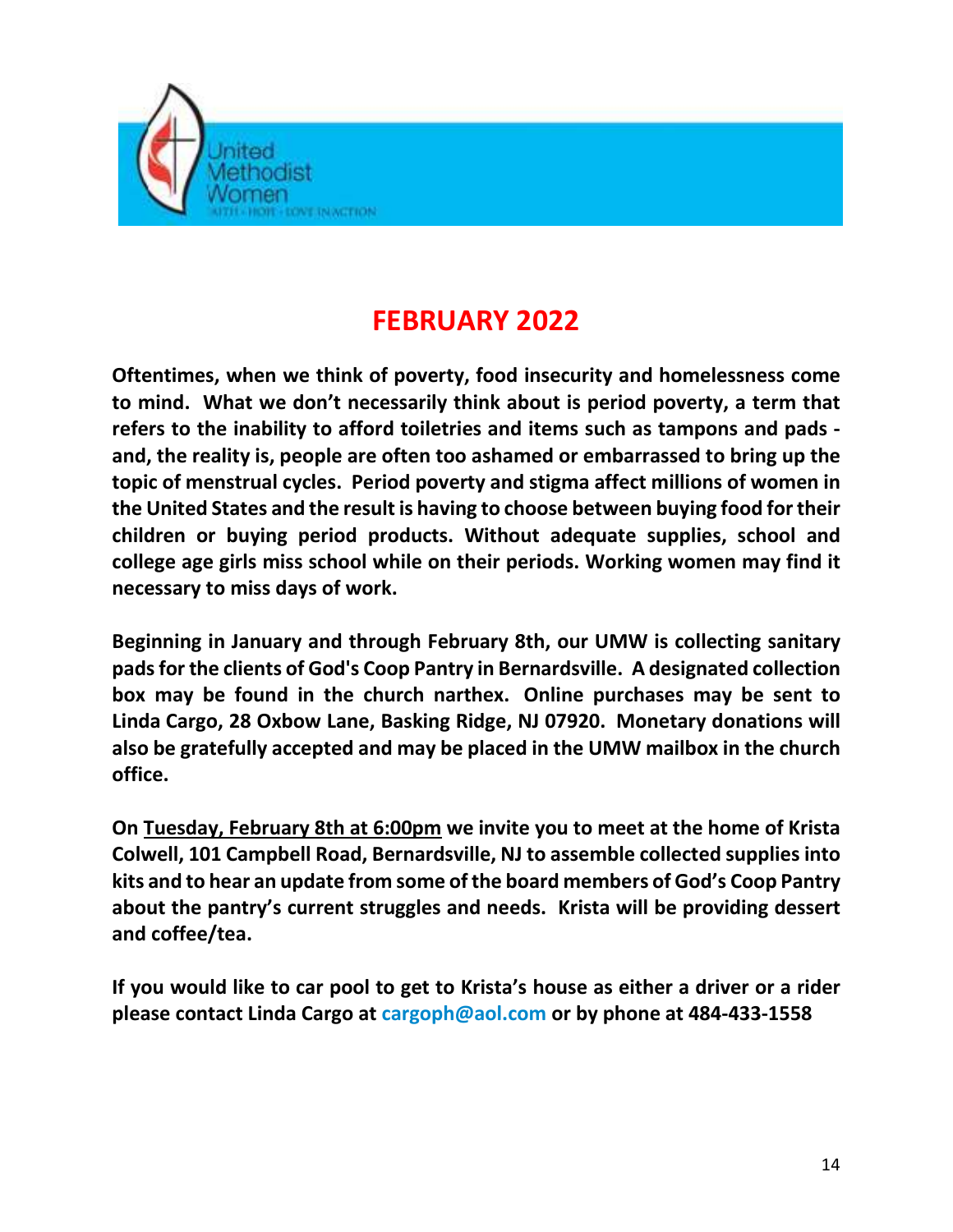### **MARCH IS RUMMAGE SALE MONTH**

**Friday and Saturday, March 25th and March 26th will be the dates for our annual Rummage Sale. Collection of items will begin in Wesley Hall beginning Sunday, March 20th. Clean, salable and working items we are seeking include housewares, dishes, decorative items, garden items, toys, sports equipment, pet items, kitchen items, books jewelry, small appliances, linens, tools, and electronics. Items we cannot accept include carseats, VHS tapes, text books, and large furniture. For a complete list of items we cannot accept, visit the church website, www.bjumc.org**

### **UMW CALENDAR for FEBRUARY**

All United Methodist Women events, circles and ministries are open to all women and youth of BJUMC, friends, and the community.

**Mondays at 9:00am, Walk and Talk** will meet at Harry Dunham Park, weather permitting. We meet in the parking lot off Liberty Corner Road and walk for about one hour. Open to all!! Contact person: Barbara Conca, [conca@optonline.net](mailto:conca@optonline.net)

**Tuesday, February 8th at 6pm** meet at the home of Krista Colwell, 101 Campbell Road, Bernardsville, to assemble donated sanitary padsinto kitsfor clients at God's Coop Pantry. Dessert and coffee provided. Contact person: Linda Cargo, [cargoph@aol.com](mailto:cargoph@aol.com)

**Tuesday, February 15th at 5:30pm New Circle** will meet for dinner at the home of Linda Cargo, 28 Oxbow Lane, Basking Ridge. Join us in the new year for a time of food, fellowship and fun. All are welcome. Contact Linda Cargo, [cargoph@aol.com](mailto:cargoph@aol.com) for more information.

**Tuesday, February 22nd at 9:30am, Grace Circle** will meet either in person or virtually. TBD. Contact person: Gloria Walker, [ghwalker1046@gmail.com](mailto:ghwalker1046@gmail.com)

**Tuesday, February 2nd, 7:00pm, Hearts2Hands Prayer Shawl Ministry** will meet in the Youth Room. Contact person: Linda Cargo, [cargoph@aol.com.](mailto:cargoph@aol.com) All are welcome to join us. Supplies provided. No experience is needed.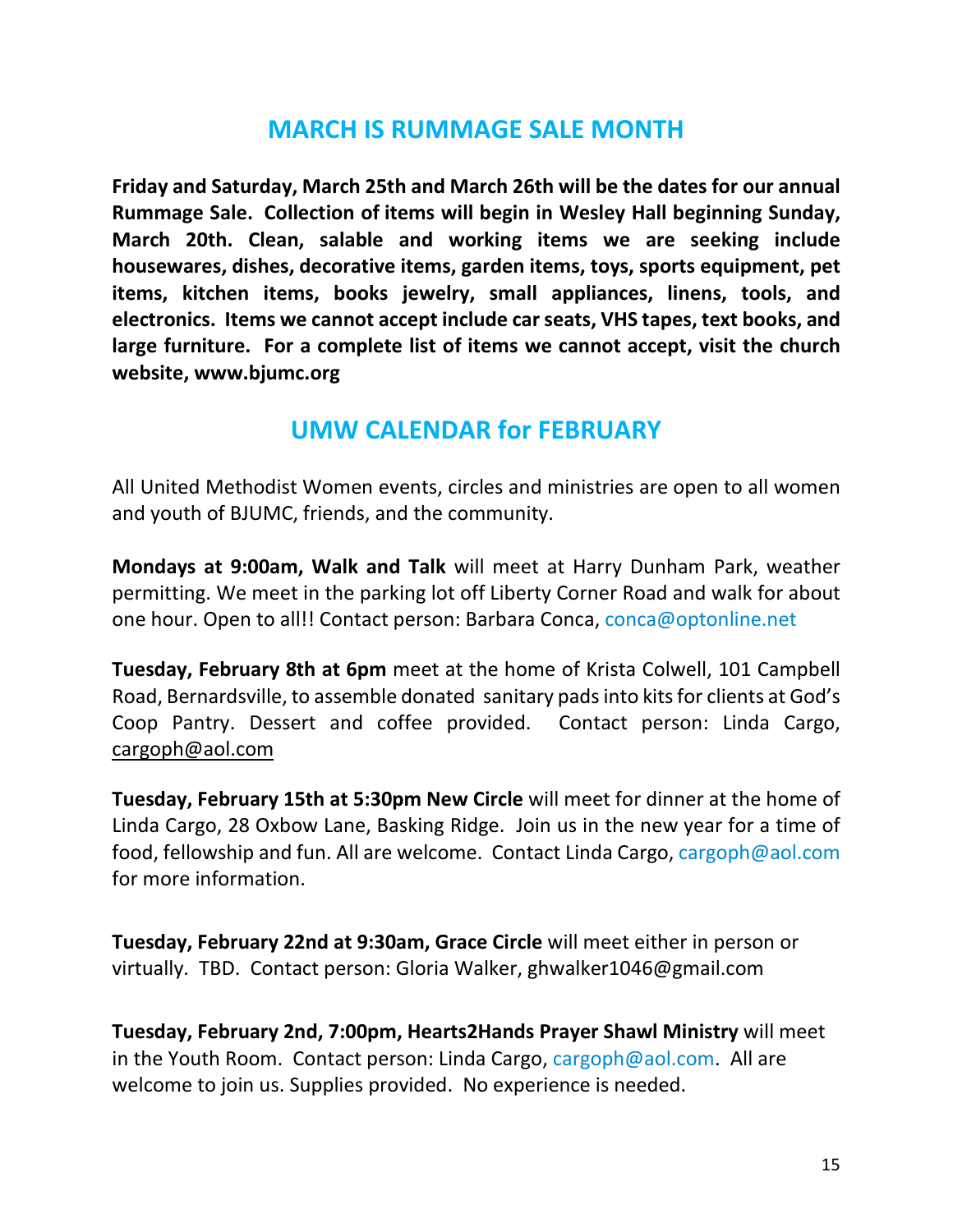*Please note that the Piecemaker Quilters and New Circle will not meet in the month of February.*

### **LOOKING AHEAD:**

**March 25th, 9:00am-3:00pm and March 26th, 9:00am-2:00pm, annual UMW Rummage Sale in Melick Hall**

**May 20th to May 22nd, Assembly 2022, Orlando Convention Center**. Held once every four years, UMW Assembly promises to TURN IT UP! Please contact Linda Cargo, [cargoph@aol.com](mailto:cargoph@aol.com) if you are interested in attending.

For full information go to www.assembly2022.org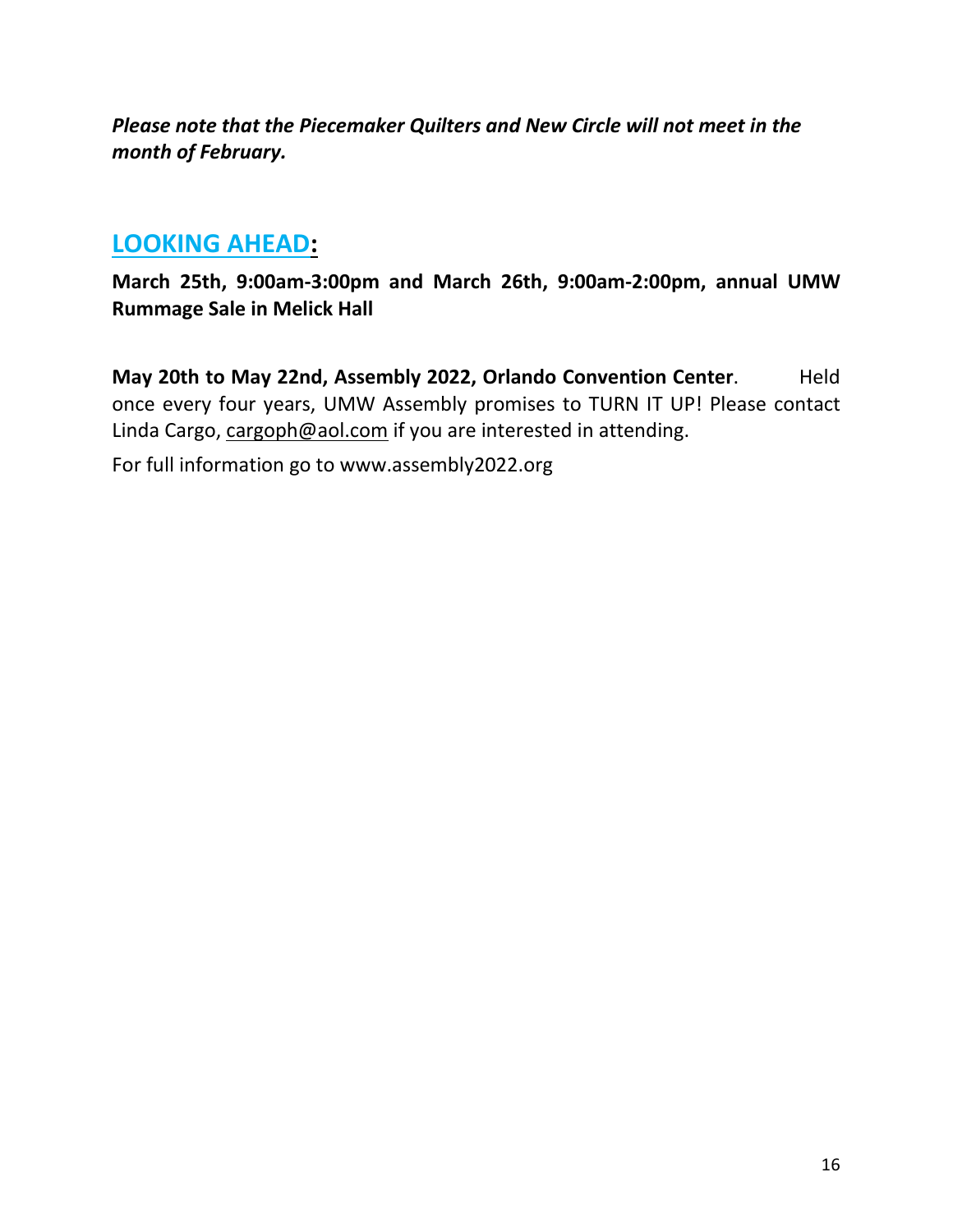# ADULT SMALL GROUP STUDIES

## **January 2022**

### **Winter 2022 Adult Small Group Studies**

Our adult small group study program continues this winter. Due to the current state of the pandemic, we will be holding these programs virtually through February and, when feasible, will move to a hybrid approach of in-person and remote via Zoom.

Our gatherings are held on *Sunday mornings from 11am until 12 noon*. We hope that you can join us as we continue on our faith journey together. To join us online, the link to all of our classes can be found by clicking [HERE,](https://r20.rs6.net/tn.jsp?f=001boll5hhlhdC84E8uMEE_DpRahcIHlSoKBOKW7MyunncByFXxaSoJewRTCDcGPr3FyscDGVlwNVXRpI31nizj40Jl0-cUO72b8Iuh3wkqxyyNbCy4OVz97l7END9iFfpnAA284dWcyZkNfCp3sc0ZwmGKwl6U1vf_0tMxxC2j7l1M_TtHiBgdKRLc0c3jIbDldA802g8zmMGDSAzF-lsMpklTHCpWQ8d_&c=FnOc5gK6Js_jAa76RMb__gQHrtqZZwhynDBgfBs7LZr-DQ3RCucF2Q==&ch=vCUNf3rR6MKhsWukfdvwETGqWd8j0j-eAeeuj8mIDrv_3ECi79a38w==) or on the Bishop Janes website [\(www.bjumc.org\)](http://www.bjumc.org/) or Midweek Minute.

Here's what we have in store for the remainder of this year:

- *Stories Jesus Told (January 9 – February 13).* This series begins on *Sunday, January 9th* and runs for six weeks. It is focused on the Parables of Jesus. This course*,* by Greg Carey, looks at six of Jesus' parables to learn how to read, interpret, and live them in your daily life. This program *wraps up on Sunday, February 13th* .
- *What's So Amazing About Grace (February 20, 27, then April 24 – June 12).* This study by Philip Yancy begins on *Sunday, February 20th* and looks at grace; what it is, why it is so precious, and how to integrate it into your life. We'll do two sessions and then take a break for Lent. We'll pick up our program on grace on Sunday, April 24th and go until the end of the school year.
- *Savior, What the Bible Says About the Cross (March 6 – April 10).* This Lenten class, created by Pastor Magrey deVega, helps us unpack the significance of the atonement and some of the theories that have been put forth for the mystery of salvation through the cross.

We hope you'll consider joining some or all of our small group discussions. If you have any question, please contact Ted Schroeder at [dotcschroeder@yahoo.com,](mailto:dotcschroeder@yahoo.com) or Kevin Dresely at [ddresely@comcast.net.](mailto:ddresely@comcast.net)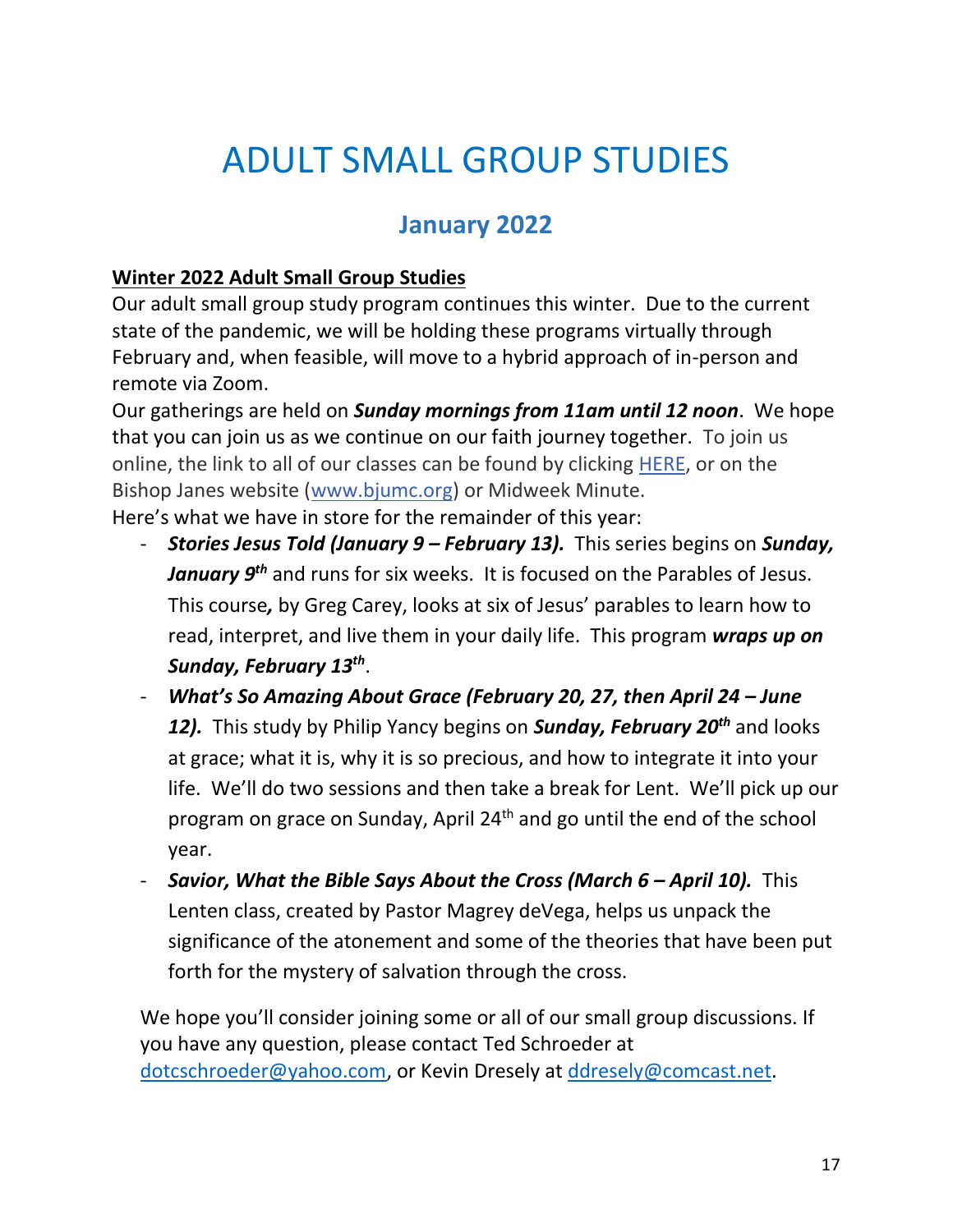# **WELCOME ALL Membership Directory Update**

| <b>Service Advised</b><br>----<br>of the dealership<br>Analysis, String<br>of the property<br>$-1/2$<br><b>Contract Contract</b>                                                                                                                                                                                                                                       |                                                                                                                                                                                                                                                                                                                                                                                                 | <b>CONTRACTOR</b><br>the property company and the<br>$-$<br>and the company of the first<br>oe<br>a structure of the first<br>The County<br>$-1$<br>www.communication.com<br>and all company is strike<br>and some than the party<br>accepts construction of<br>detailed at the Contractor of<br>Art Scotter 1.1<br>moneyed the manuals of                                                                                                                                                                                                                                                                                                                                                               |  |
|------------------------------------------------------------------------------------------------------------------------------------------------------------------------------------------------------------------------------------------------------------------------------------------------------------------------------------------------------------------------|-------------------------------------------------------------------------------------------------------------------------------------------------------------------------------------------------------------------------------------------------------------------------------------------------------------------------------------------------------------------------------------------------|----------------------------------------------------------------------------------------------------------------------------------------------------------------------------------------------------------------------------------------------------------------------------------------------------------------------------------------------------------------------------------------------------------------------------------------------------------------------------------------------------------------------------------------------------------------------------------------------------------------------------------------------------------------------------------------------------------|--|
| <b>Contractor</b><br>the attended the handship<br>the property of the property of<br>discussion of the course.<br>and the control of the product of the<br>Analysis and when Princess.<br>able advanced developed in court 11.<br>an expert of posterior registration and<br>and the country of the co-<br>17. Three Roads ages 111<br>and the state of the field of a | and the property states and<br>Lost Contemporary and the Holey Control<br>the committee by twenty the<br>$-200$<br>Southern Robert and America, Andrew Aren<br>Constitution of the format market and was changed<br>Star Million of the American<br>Thomas - Allin Alla Allin<br><b>SECTION REPORT</b><br>British County and American County and the American<br>Shipman - ships shall children | <u>, and eng</u><br>and considered to the print of the local<br>The country of the country of the country<br>A direct that postered to detailed<br><b>The Tunner</b><br>tioned democrating. Furnished Print,<br>Copyright Continued and Copyright Control of<br>the air comments as a first state<br>_____<br>arter was a tracked<br><b>Staglinghold Controller Controller</b><br>the property of the control of the control of<br>the party of the property state of the property<br>the party of the party and the<br>There III BEEN<br>and company the next in Chinesens<br>the R. Commercials Advised Stratification of Colorado<br>the product of the control of the control of<br><b>The Brown</b> |  |
| ē<br>the time and chancer that the con-                                                                                                                                                                                                                                                                                                                                | common. which have been<br>the property of the control of the<br>Secondary and State And State                                                                                                                                                                                                                                                                                                  | <b>Controller Controller Controller Controller</b><br>the fact of the state state.<br>and the property of the con-<br>the factory design to<br>the age of the local competition of the property<br>and printed as Law  It is<br>- Wranger - Exil \$300 from<br>The party of the control of the first<br>dealer demonstrated and production.                                                                                                                                                                                                                                                                                                                                                              |  |

Have you ever tried to contact someone from Church and could not find their phone number? Good news, Cheryl Beyer, Welcome All Team Chair, is updating our Membership directory. and asking for your help in updating your contact information for our directory for the use of our church family

Please provide all of your current contact information, names, phone numbers, email addresses, address, cell phone numbers and names of family members in your household.

All of your information is needed for our church records but **we need your authorization for what contact information you would like put in the directory**. Please confirm that you want all, some or none of your contact information in the directory.

Please respond as soon as possible with your current information to help us to accomplish this task in a timely manner.

Thank you!

Cheryl Beyer contact information:

[Cheryl@uniquewire.com](mailto:Cheryl@uniquewire.com) 908 672-6220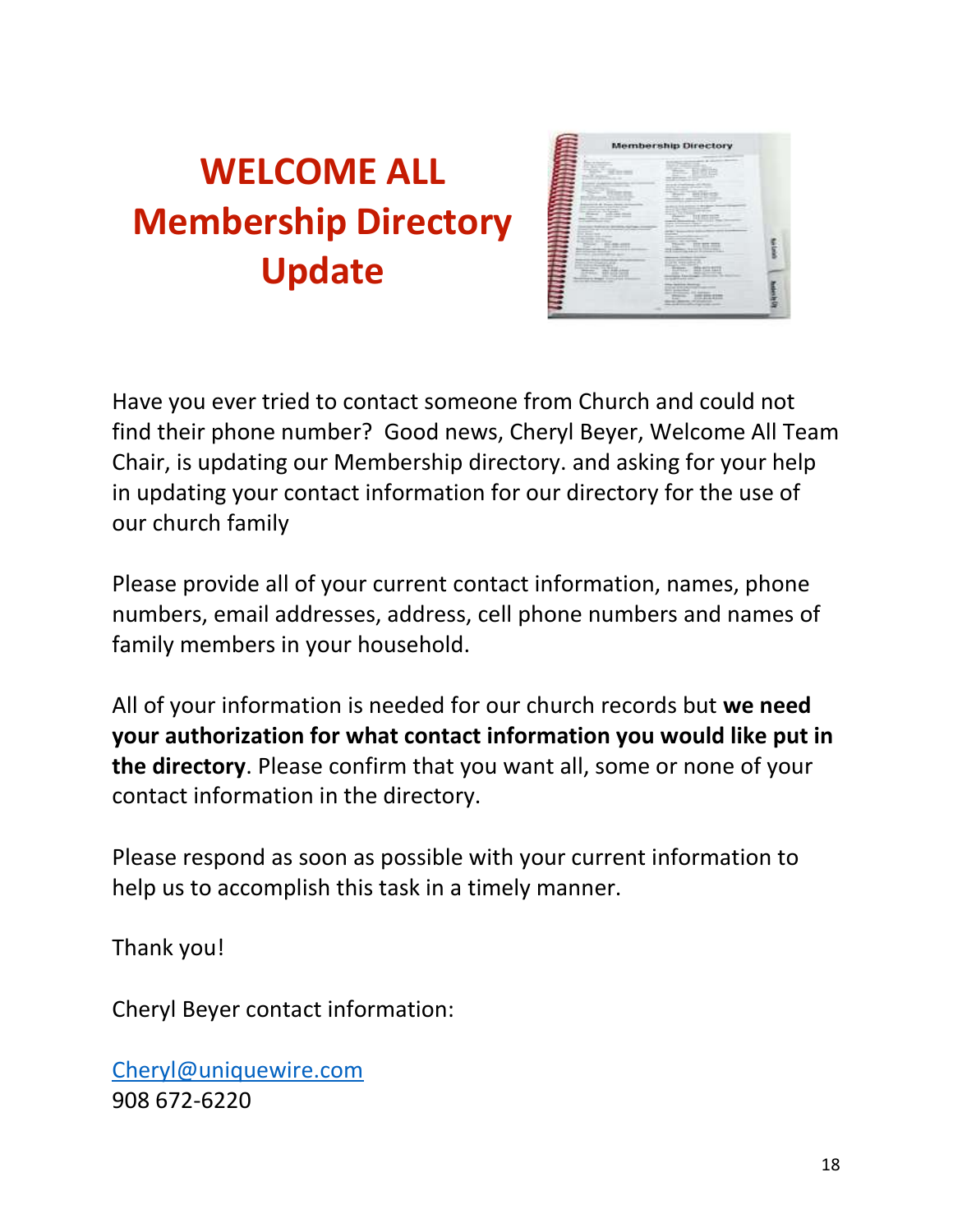## *Book Group*

If you like to read and discuss books, join the BJUMC Book Group. It meets monthly, usually on the 2nd Thursday of the month from September-November and January-May at 7:00 p.m. in classroom 3 /4. Members suggest which books are discussed- all types and genres are considered. New members are welcome! We are still postponing the resumption of the pre-discussion dinners, and a decision to hold the February meeting in person or via zoom will be determined closer to the date. Below are our selections for February through April. Please bring suggestions for the May book! Contact Janet Kaefer at [jbkaefer@optonline.net](mailto:jbkaefer@optonline.net) for additional information, or to add your name to the email distribution list for Book Group. Happy reading!



**February 10, 2022**: The Good Sister by Sally Hepworth (led by Marybeth Gakos)

THE INSTANT NEW YORK TIMES BESTSELLER "A stunningly clever thriller made doubly suspenseful by not one, but two unreliable narrators." ― People Sally Hepworth, the author of The Mother-In-Law delivers a knock-out of a novel about the lies that bind two sisters in The Good Sister.

There's only been one time that Rose couldn't stop me from doing the wrong thing and that was a mistake that will haunt me for the rest of my life.

Fern Castle works in her local library. She has dinner with her twin sister Rose three nights a week. And she avoids crowds, bright lights and loud noises as much as possible. Fern has a carefully structured life and disrupting her routine can be...dangerous.

When Rose discovers that she cannot get pregnant, Fern sees her chance to pay her sister back for everything Rose has done for her. Fern can have a baby for Rose. She just needs to find a father. Simple.

Fern's mission will shake the foundations of the life she has carefully built for herself and stir up dark secrets from the past, in this quirky, rich and shocking story of what families keep hidden.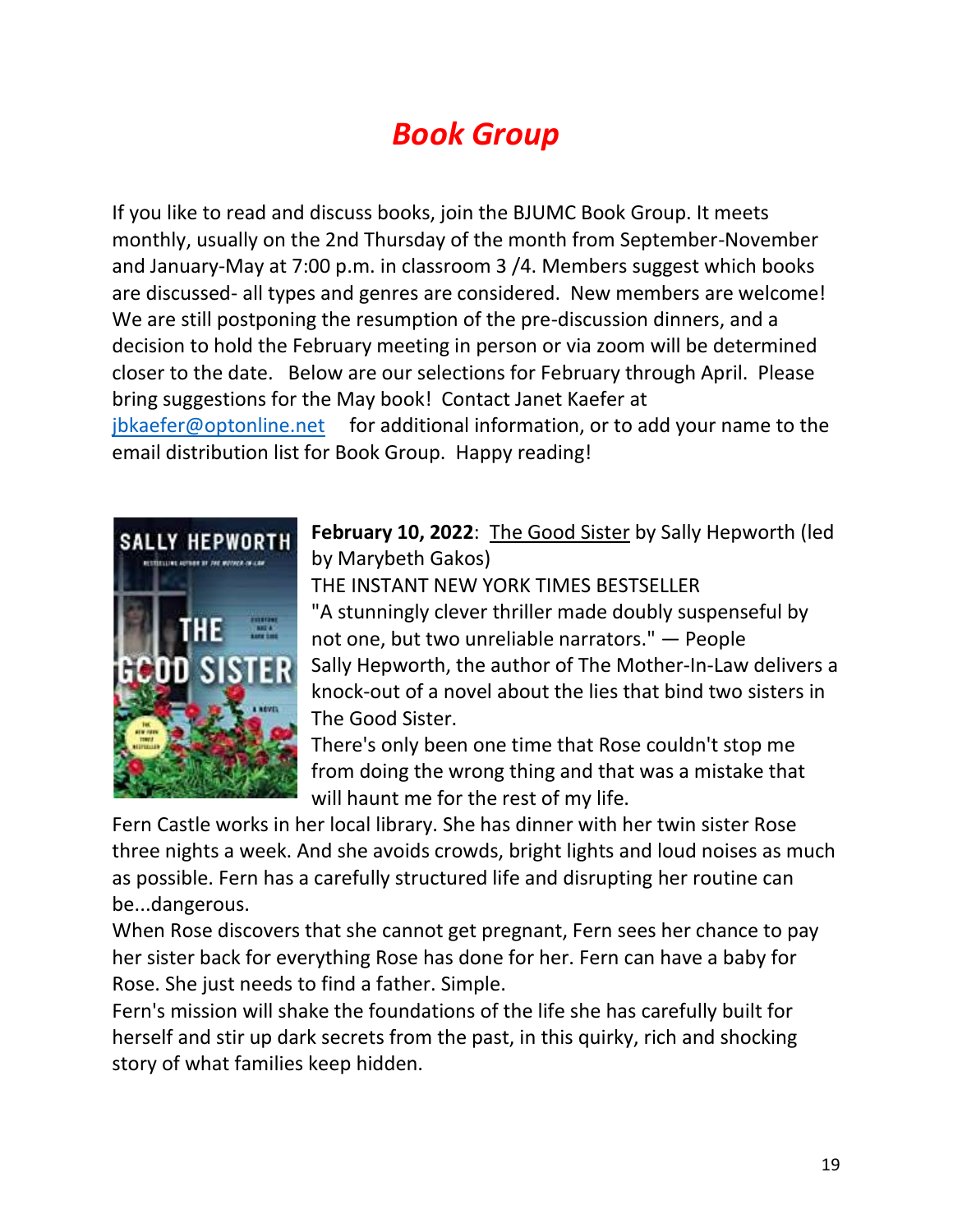**March 10, 2022**: One Was A Soldier by Julia Spencer- Fleming (led by Connie Schmalz)

On a warm September evening in the Millers Kill community center, five veterans sit down in rickety chairs to try to make sense of their experiences in Iraq. What they will find is murder, conspiracy, and the unbreakable ties that bind them to one another and their small Adirondack town.

The Rev. Clare Fergusson wants to forget the things she saw as a combat helicopter pilot and concentrate on her relationship with Chief of Police Russ Van Alstyne. MP Eric McCrea needs to control the explosive anger threatening his job as a police officer. Will Ellis, high school track star, faces the reality of life as a double amputee. Orthopedist Trip Stillman is denying the extent of his traumatic



brain injury. And bookkeeper Tally McNabb wrestles with guilt over the in-country affair that may derail her marriage.

But coming home is harder than it looks. One vet will struggle with drugs and alcohol. One will lose his family and friends. One will die.

Since their first meeting, Russ and Clare's bond has been tried, torn, and forged by adversity. But when he rules the veteran's death a suicide, she violently rejects his verdict, drawing the surviving vets into an unorthodox

investigation that threatens jobs, relationships, and her own future with Russ. As the days cool and the nights grow longer, they will uncover a trail of deceit that runs from their tiny town to the upper ranks of the U.S. Army, and from the waters of the Millers Kill to the unforgiving streets of Baghdad. One Was a Soldier is "a surefire winner" (Booklist) and "Outstanding" (Library Journal)--Julia Spencer-Fleming at her best.

**April 12 (Tuesday), 2022**: Enigma by Robert Harris (led by Art Matin)

"LITERATE AND SAVVY . . . BRIMS WITH WARTIME INTRIGUE." --The Washington Post Book World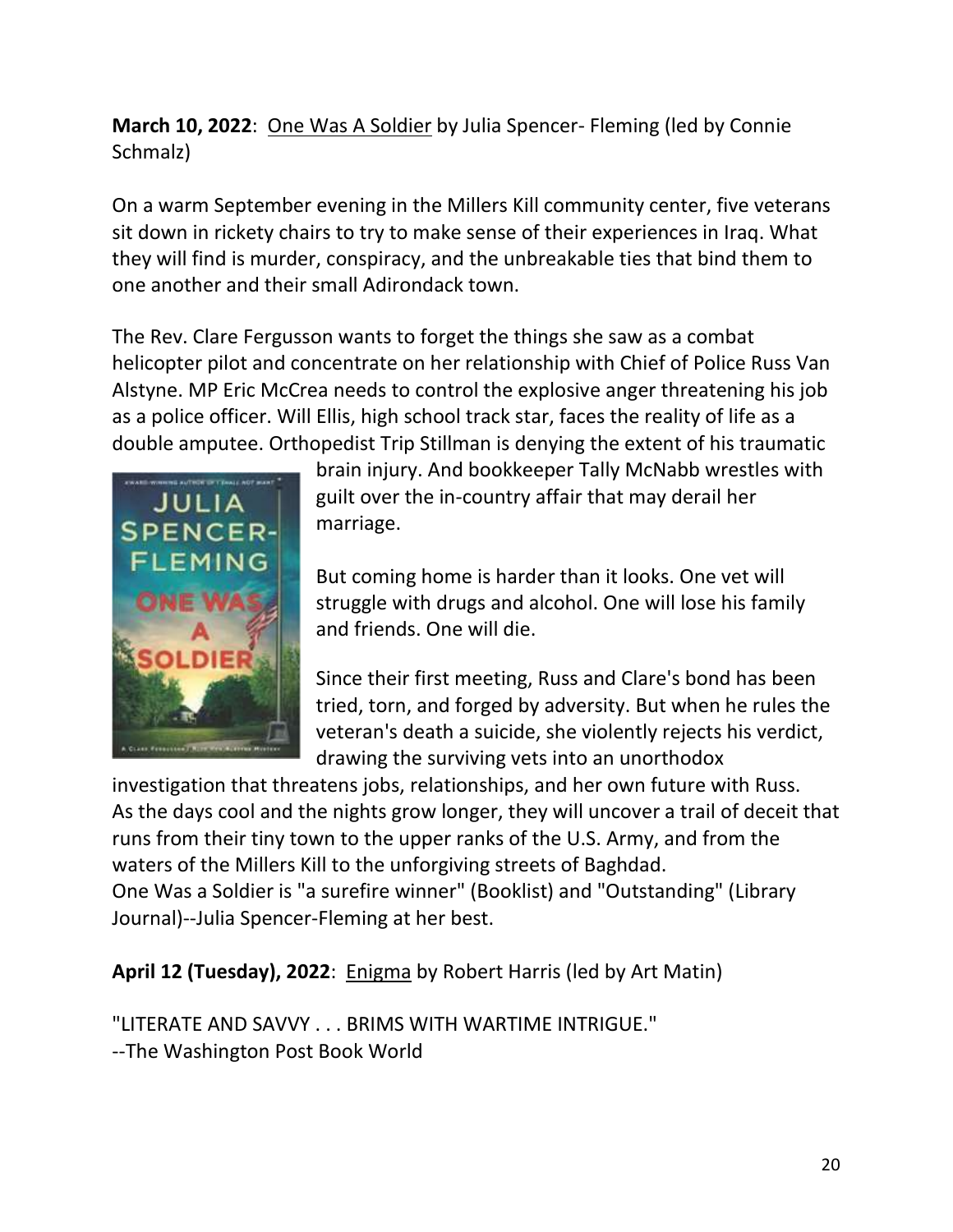England 1943. Much of the infamous Nazi Enigma code has been cracked. But Shark, the impenetrable operational cipher used by Nazi U-boats, has masked the Germans' movements, allowing them to destroy a record number of Allied vessels. Feeling that the blood of Allied sailors is on their hands, a top-secret team of British cryptographers works feverishly around the clock to break Shark. And when brilliant mathematician Tom Jericho succeeds, it is the stuff of legend. . . .

"A TENSE AND THOUGHTFUL THRILLER."

--San Francisco Chronicle

Until the unthinkable happens: the Germans have

somehow learned that Shark has been cracked. And they've changed the code. . .

. "SUSPENSEFUL AND FASCINATING."

--The Orlando Sentinel

As an Allied convoy crosses the U-boat infested North Atlantic . . . as Jericho's exlover Claire disappears amid accusations that she is a Nazi collaborator . . . as Jericho strains his last resources to break Shark again, he cannot escape the ultimate truth: There is a traitor among them. . . .

"GRIPPING . . . CAPTIVATING ."

--New York Daily News

"ELEGANTLY RESEARCHED . . . Readers will find themselves perfectly placed to experience one of Britain's finest hours."

--People

"SATISFYING . . . Harris does a crackerjack job here, playing his characters' lives off historical events in surprising ways."

--Entertainment Weekly

"SUSPENSEFUL . . . FIENDISHLY CLEVER."

--Detroit Free Press

**May 12, 2022**: TBD



THE NEW YORK TIMES BESTSELLER

I G M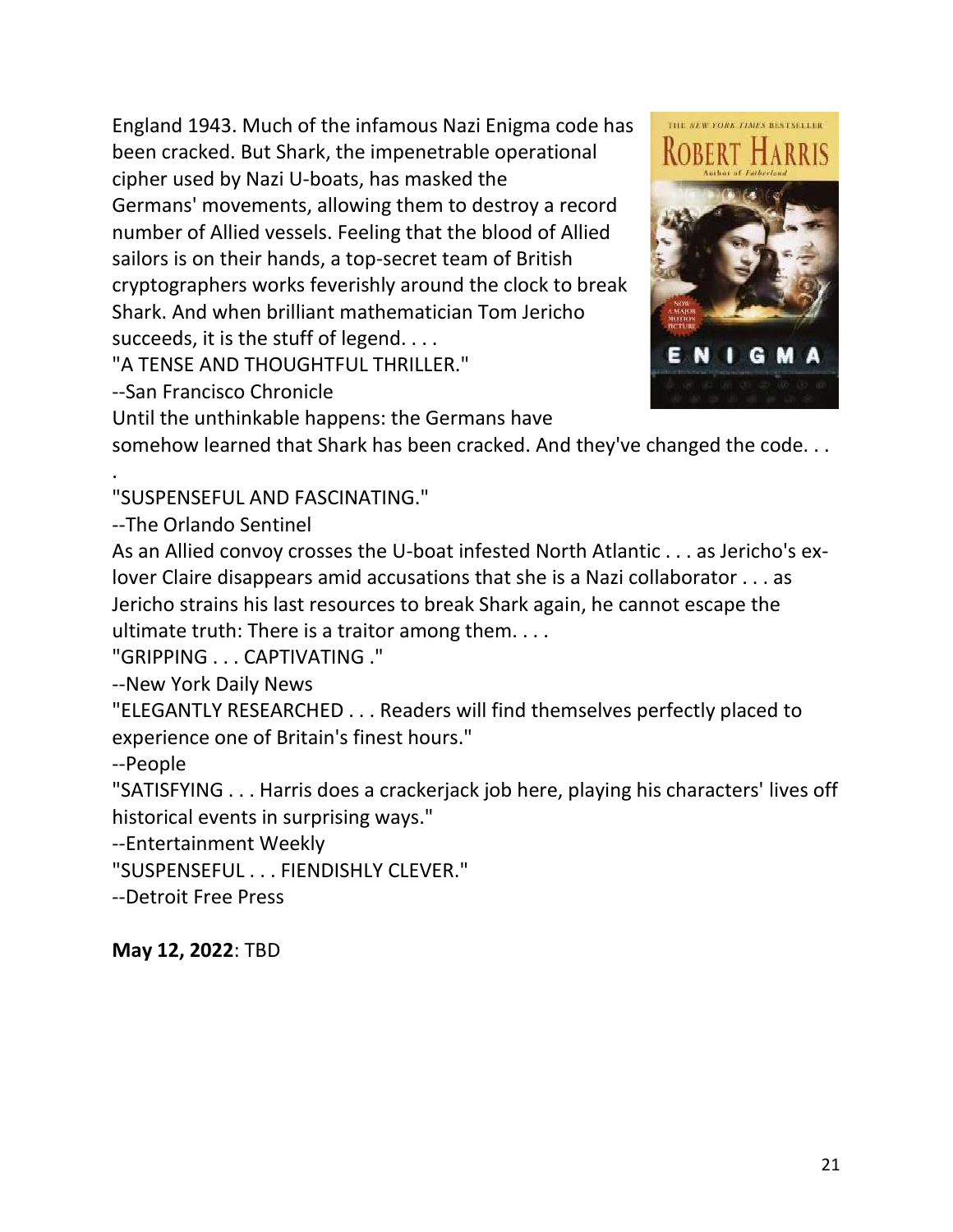# **VOLUNTEER OPPORTUNITIES**



Over the last year or two, our church has switched from a staff led model to a volunteer led model. We still have a lot of things around the church which need volunteers, in order to maintain our ministries. Most Ministry teams have modified a lot of their programming to make them more volunteer friendly. As a church, we uplift and thank all of our volunteers for the work they do to make this a wonderful place to worship, fellowship, and be a part of the body of Christ in Mission!

### *Just a few of the places we need more volunteers:*

- *AN URGENT NEED FOR ADDITIONAL VOLUNTEERS TO RUN THE SOUND DESK AND HELP WITH OUR WORSHIP*
- **Counters**
- **Sunday School Volunteers**
- **Family Ministries Team (Event Planning and execution)**
- **Local Missions Teams: Foodbanks, Contact/Service Team, and more!**